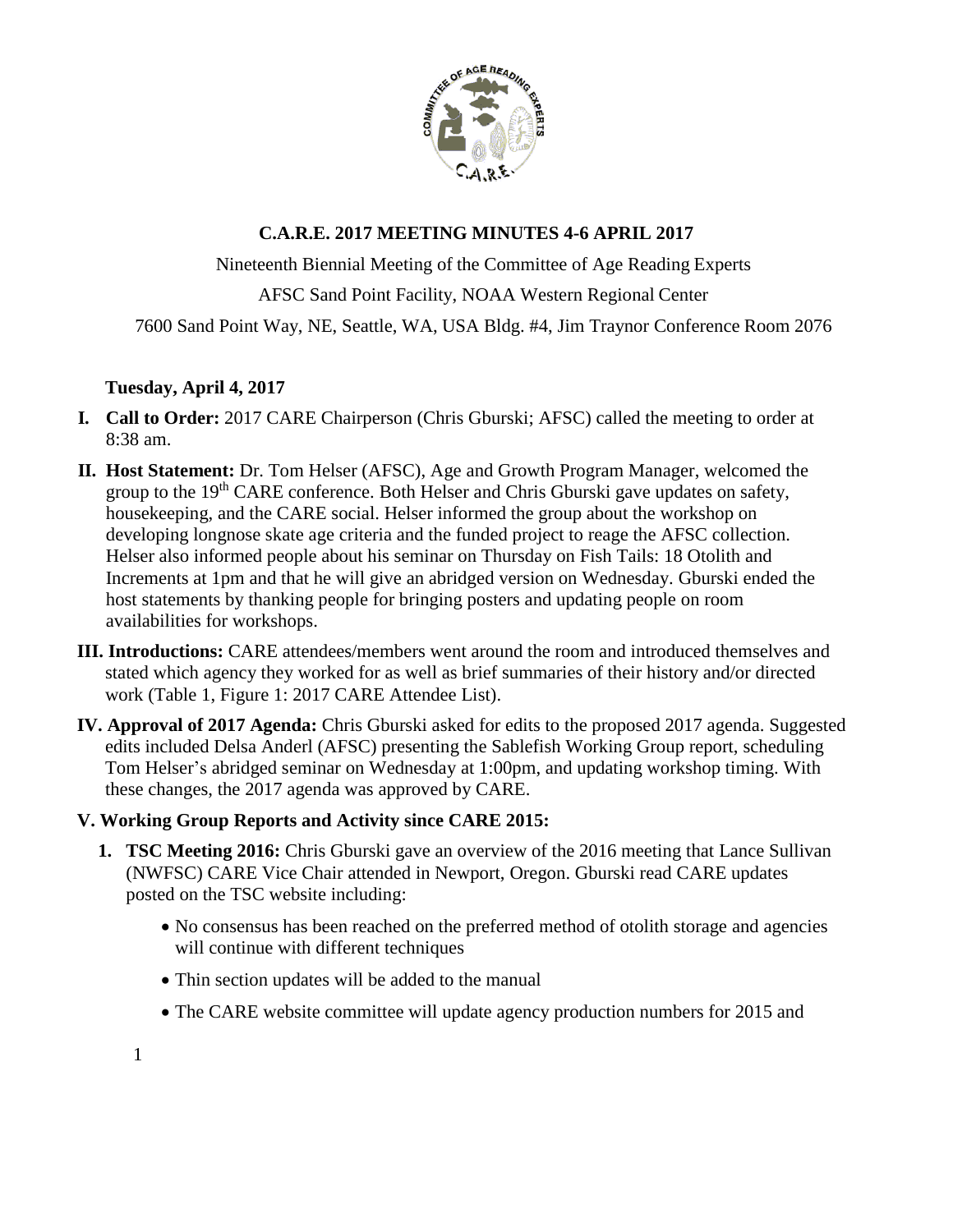2016, post exchanges, and meeting minutes (All of these were done)

- All age structure exchanges were finalized
- The Charter committee wants to update timelines on the TSC report submissions
- The Sablefish working group added new members and tasks were reassigned and an update to the manual was scheduled to be completed by Summer of 2016
- The Shortraker working group will continue to focus on pattern criteria and exchange specimens. A workshop will be help at CARE 2017. I was suggested that
- Ergonomic recommendations were drafted for CARE to CARE and CARE to TSC
- **2. Storage media:** Tom Helser asked whether anyone is actively looking into storage media. Steve Wischniowski (CDFO) mentioned that he had updates in his agency reports. Helser remarked that they have concerns about the use of thymol. Elisa Russ (ADF&G) commented that this was good to address because of previous reports of no consensus. Chris Gburski suggested that this be added to the CARE to TSC recommendations.
- **3. Exchanges:** Lance Sullivan (NWFSC) gave updates on CARE exchanges. He reported that all 2014 and 2015 exchanges were finalized, but two of the four 2016 exchanges were not complete. The two incomplete exchanges were arrowtooth flounder, blue and decon rockfish complex; and these were waiting on age reader calibration and sample size, capture area, and participating agency information. There was one 2017 exchange with yelloweye rockfish, but no agency information nor sample sizes have been received. Sullivan requested additional information. (Table 3: 2016 CARE Structure Exchanges)
- **4. Website:** Jon Short (AFSC) CARE Webmaster gave updates on the CARE website. Short presented the current website and pointed out updated content including production numbers and previous meeting minutes. Short also addressed updating or changing the website CMS, because the current version of Joomla has not been supported since 2009. Short commented that the current PSMFC server is no longer using Joomla; that contributors may not need prior experience; and that moving to a new version or CMS would require time to program and update links likely but would not cost anything if CARE moved to a free CMS. Suggested servers were updated versions of Joomla, Drupal (used by PSMFC), and WordPress. Short also commented that updating tables, populated by databases, would take time as well. In the previous meeting, other agencies had suggested using ASP.NET as a server, but that is not compatible with the PSMFC website. CARE members suggested that two servers could be suggested by the website committee. Short also commented that the database parts of the website could be supported by other agencies (ADF&G) and the updated CMS could support ASP.NET windows.
- **5. CARE Forum:** Nikki Atkins (NWFSC) gave an update on the CARE website forum. Atkins remarked that the forum has users from CARE as well as users from different countries, but there is not much information on the forum. Further, with potential updates to the website, Atkins suggested members copy information off the forum before it is potentially erased. Also, to get a username and password, contact Atkins, and updates to the website might help forum security.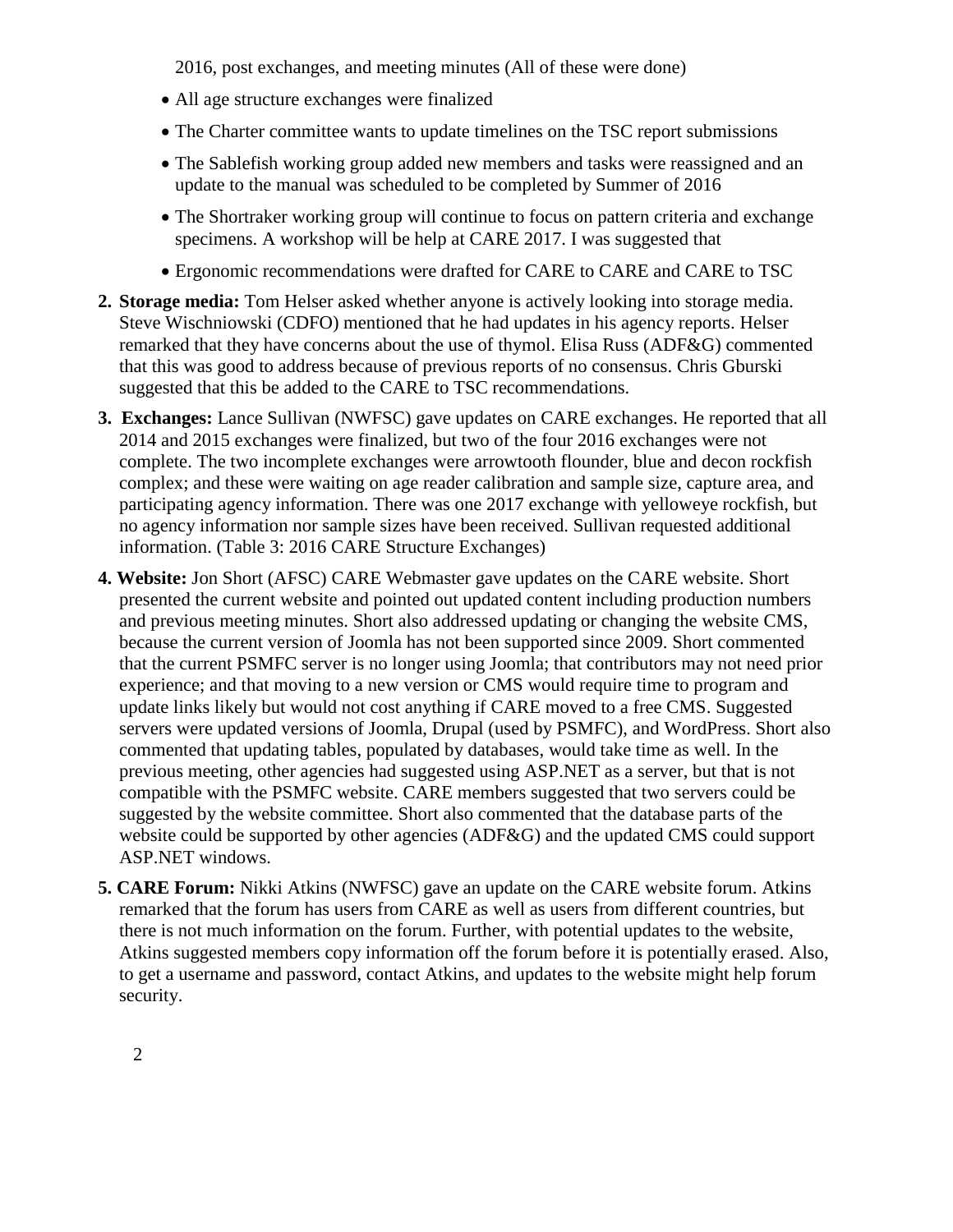Tom Helser (AFSC) commented that the current Age and Growth Lab's webpage may change. Jon Short elaborated that current information may be combined with other centers to group similar information.

- **6. Website Publication Portal:** Kevin McNeel (ADF&G) CARE Secretary gave updates on the website publication database portal and walked through the use of the portal. The portal has search and upload features currently available for member publications. The link to the database is a sublink within "Related Links" and the link to the publication database is not visible until the Related Links is clicked. There currently are no publications on the website and some of that is due to questions about distributing copyrighted material. Jon Short (AFSC) mentioned that when these questions get answered, this can be moved into the main links. Tom Helser and Craig Kastelle (AFSC) commented that it will be an issue getting copyrighted material and suggested that maybe abstracts could be uploaded and agencies could upload their own reports. Sonya El Mejjati (ADF&G) reminded the group about the publication list already published online and suggested that we use this to help populate the database. Helser suggested that the journal source should be a drop down to make standardized journal names to make searching possible. Short suggested that a complete list be presented first, but to include the search at the top of the page. Short also suggested looking into copyright laws regarding posting abstracts.
- **7. CARE Manual:** Elisa Russ (ADF&G) provided updates on the CARE manual. The additional changes have not been incorporated into the manual, but the baking otolith section, ergonomic section, and lingcod otolith section are complete, reviewed by the working group and approved by CARE. The new sablefish section is complete, but still needs to be reviewed by the manual working group. The manual is getting clunky, but all sections should be reviewed by all members.
	- a. Chris Gburski (AFSC) reported on progress make to the skate and spiny dogfish section of the manual. Beth Matta (AFSC) recommended that this be included in the manual as a reference to the published literature. There is a draft of the skate manuscript that is not yet complete, but the dogfish section was published by Dr. Cindy Tribuzio (AFSC, not present). Either a citation or summary should be included within the manual, but Tribuzio should be contacted
	- b. Russ commented that the walleye pollock section has not yet started, and baking otolith references and removing redundancies within the manual will get coved in the CARE recommendations
- **8. CARE Charter:** Elisa Russ (ADF&G) gave updates on the charter working group. The time between the CARE meeting and the TSC meeting is short. Developing an executive summary to report at the meeting is two days to a few weeks. Russ proposed moving meeting times to help chairs write executive reports. TSC and CARE did not want to change meeting times in previous years. Sandy Rosenfeld (WDFW) suggested moving the meeting back to even years and Nikki Atkins (NWFSC) commented that the CARE meetings were moved to odd years to facilitate people going to the Western Groundfish Conference and Russ commented that TSC meets every year. Russ commented that a later meeting, after the TSC meeting, would conflict with survey activities. Russ finished updates with reiterating that it was recommended to put agency production numbers in the charter and coordination with host agencies.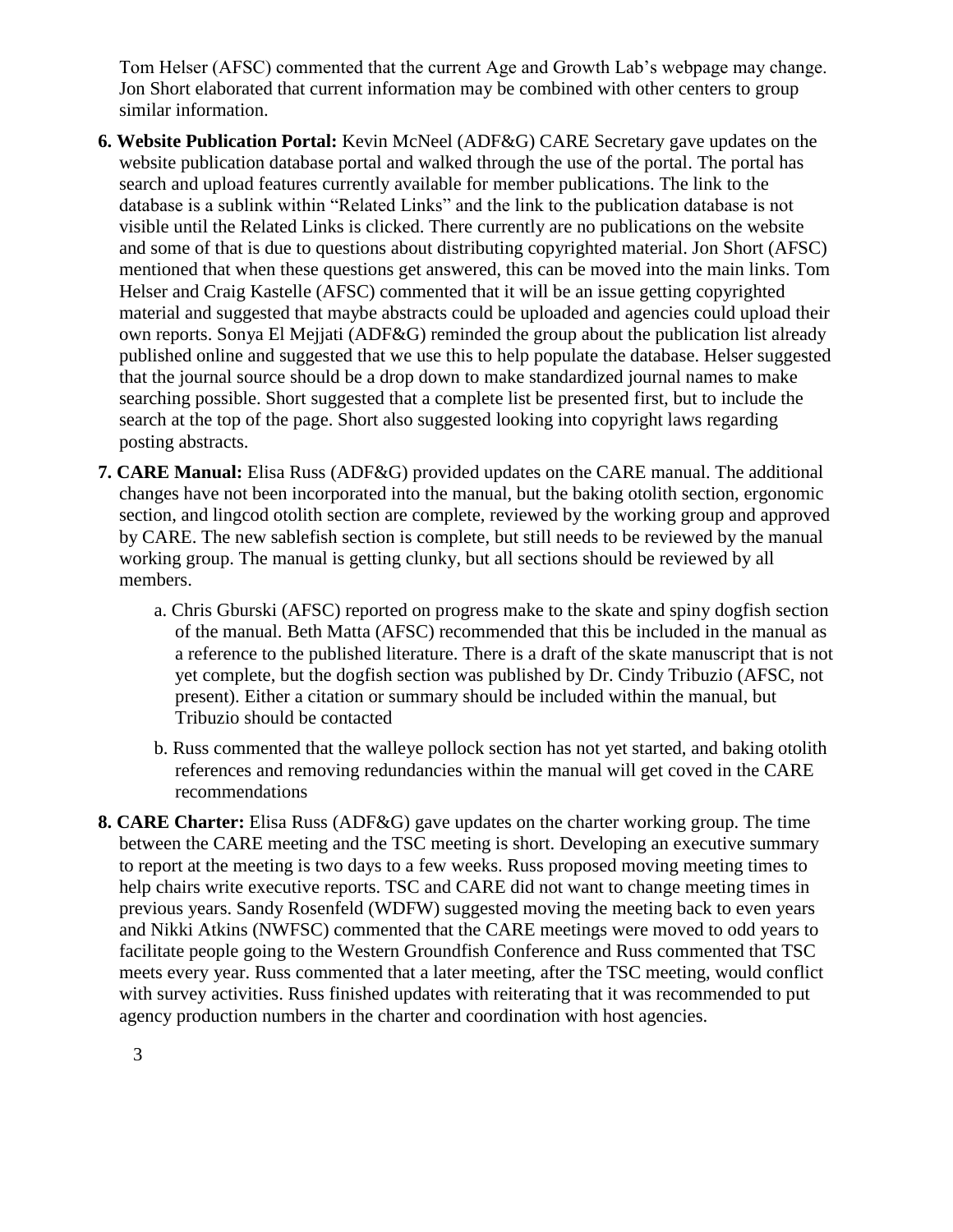**9. Sablefish:** Delsa Anderl (AFSC) gave updates on the working group. The participating agencies: Sclerochronology Lab (CDFO), AFSC, Age Determination Unit (ADF&G), and NWFSC, age sablefish across the western coast, Gulf of Alaska, and Bering Sea. The group tries to have at least one exchange per CARE. In the 2008 CARE, the ad hoc committee was created to 1) revisit criteria, 2) recalibrate, and 3) look at potential latitude differences. To look at latitudinal difference, the agencies sent 0 and 1-year-old sablefish otoliths to the ADU to be measured. To recalibrate, the agencies performed a round robin exchange of approximately 100 otoliths prior to the 2009 CARE meeting. At the 2009 meeting, representatives reviewed discrepancies and identified common patterns to look at. AFSC received known age sablefish from sablefish tagged and released as 0 and 1-year-olds at St. John the Baptist Bay. Anderl chose otoliths that represented the pattern and exchanged 15 samples with the other agencies. During a WebEx meeting and at the 2011 CARE meeting, the group discussed the results of the exchanges. At the 2013 CARE, the working group agreed to submit an update to the sablefish manual, summarize the 0 and 1-year-old otolith measurements, and document each lab's protocols. These were completed and sent to the manual committee and suggested that the working group be disbanded.

### **V1. CARE Recommendations [9:56 – 10:15]**

### **1. CARE to CARE 2015: Chris Gburski (AFSC) reviewed the 2015 CARE to CARE recommendations:**

Working Group: Gburski remarked that Betty Goetz (AFSC) recommended that the website include the history of CARE, which could be documented by the secretary. Also, that updates be made to the CARE manual lingcod otolith and overall thin section methods. Elisa Russ (ADF&G) commented that this was made to reduce redundancy and that species-specific methods could be added. Further, baking methods could be included in general laboratory procedures. Gburski commented the ergonomic section was complete. The walleye pollock section has not been initiated, but the current AFSC manual section could be used. Tom Helser (AFSC) commented on a current walleye pollock age validation project using  $^{14}C$ . Goetz and Russ offered to work together on this section. Gburski brought up the CARE to CARE recommendation to add an acknowledgement section and provide historical versions of the manual. Elisa remarked that for the next version of the manual to remove outdated documentation, members could not remember the issue with an acknowledgement section, and that we agreed to retain the historical editions of the CARE manual.

Gburski reviewed the previous recommendations to the forum and website. Members agreed that the forum should be continued. Gburski remarked that agency links have not been added to the species tables, that the publication database is done, that caveats still need to be added to the species page, that the species table still has inconsistent capitalization, agency methods need to be added to the species, production numbers need to be updated, code B&B need to be updated to reflect break and burn vs break and bake, adding the table for agency contacts has yet to be finalized. CARE members agreed that the species common name table needs to be updated and sent to Jon Short (AFSC); Kevin McNeel (ADF&G) and Elisa Russ (ADF&G) offered to submit edits.

Russ, Sonya El Mejjati (ADF&G), and Gburski discussed how agency processing, age reader list, and production numbers could be reported. El Mejjati suggested a table that reported a list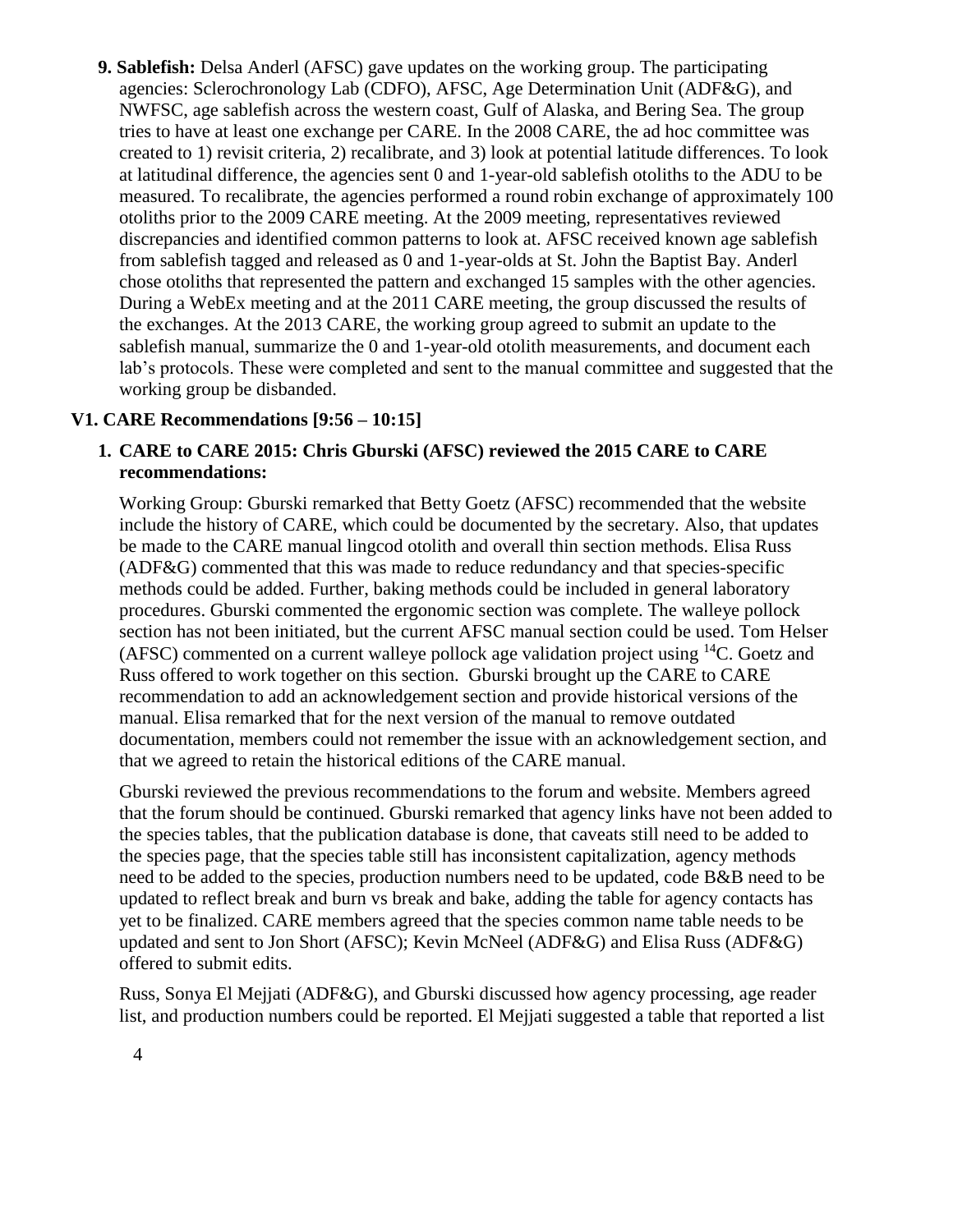of agencies and the species they processed to help new age readers find appropriate contact agencies. El Mejjati and Russ agreed to work on this further and agreed that this information could be updated in Google Docs. Gburski went over the template already in place and the group agreed that this would be a good format. The currently distributed agency updates and location on the website were discussed. The group suggested turning agency acronyms into links and that an agency contact link can be added to the list on the CARE website. Further, updated information should be kept separately in case agencies were not able to present data and so contacts and production numbers would be kept separate; agency contacts will be updated via Google Docs.

Gburski reviewed the website updates and it was agreed that ASP.NET was not an option. Charter Working Group updates were already reported and those concluded the CARE to CARE recommendations.

Break 10:42-11:00

After break Gburski continued reviewed the remaining 2015 CARE to CARE recommendations to send minutes and production numbers to the TSC report.

### **2. CARE to TSC 2015 (see pages 27, 28 in 2015 CARE Meeting Minutes): Chris Gburski (AFSC) reviewed and lead updates to the 2015 CARE to TSC recommendations.**

a. Media: Gburski reminded the group that CARE agencies were going to continue with their own best practices for storage media and asked for updates on agency issues with glycerin thymol. Elisa Russ (ADF&G) commented that TSC wanted a report from CARE and that CARE responded to that. Then Russ asked what the TSC to CARE recommendation was. Gburski reviewed the TSC to CARE recommendation to remove the recommendation on storage. Russ suggested that TSC requested further research on storage during the TSC meeting. Gburski reviewed 2015 and 2016 TSC recommendations and both Gburski and Russ commented that the written recommendations from TSC were identical to the CARE to TSC recommendations. The group discussed the previous CARE meeting conclusion to continue with agency specific methods. Tom Helser (AFSC) and Steve Wischniowski (CDFO) discussed briefly the pros and cons of glycerin, the issue of recipe, and the potential inability to study the effect of media. Delsa Anderl (AFSC) gave an overview of the storage media report submitted in 2015. The importance of the recipe was reiterated and inconsistencies in the media solution were suggested. Anderl commented that the thymol being added to the solution may not be dissolved when some media is made, and when it isn't dissolved, otoliths can degrade. Wischniowski added that the thymol should be dissolved in the glycerin, because it precipitates out of the water solution (forms crystals). Each processor produces an individual solution and the issue with producing a study on solution effects is that the original solution is unknown.

Helser suggested that a representative from each lab report a solution. Wischniowski reported that CDFO is going to store their otoliths dry and Andrew Claiborne (WDFW) reported that they are storing otoliths dry as well. Helser commented that it would be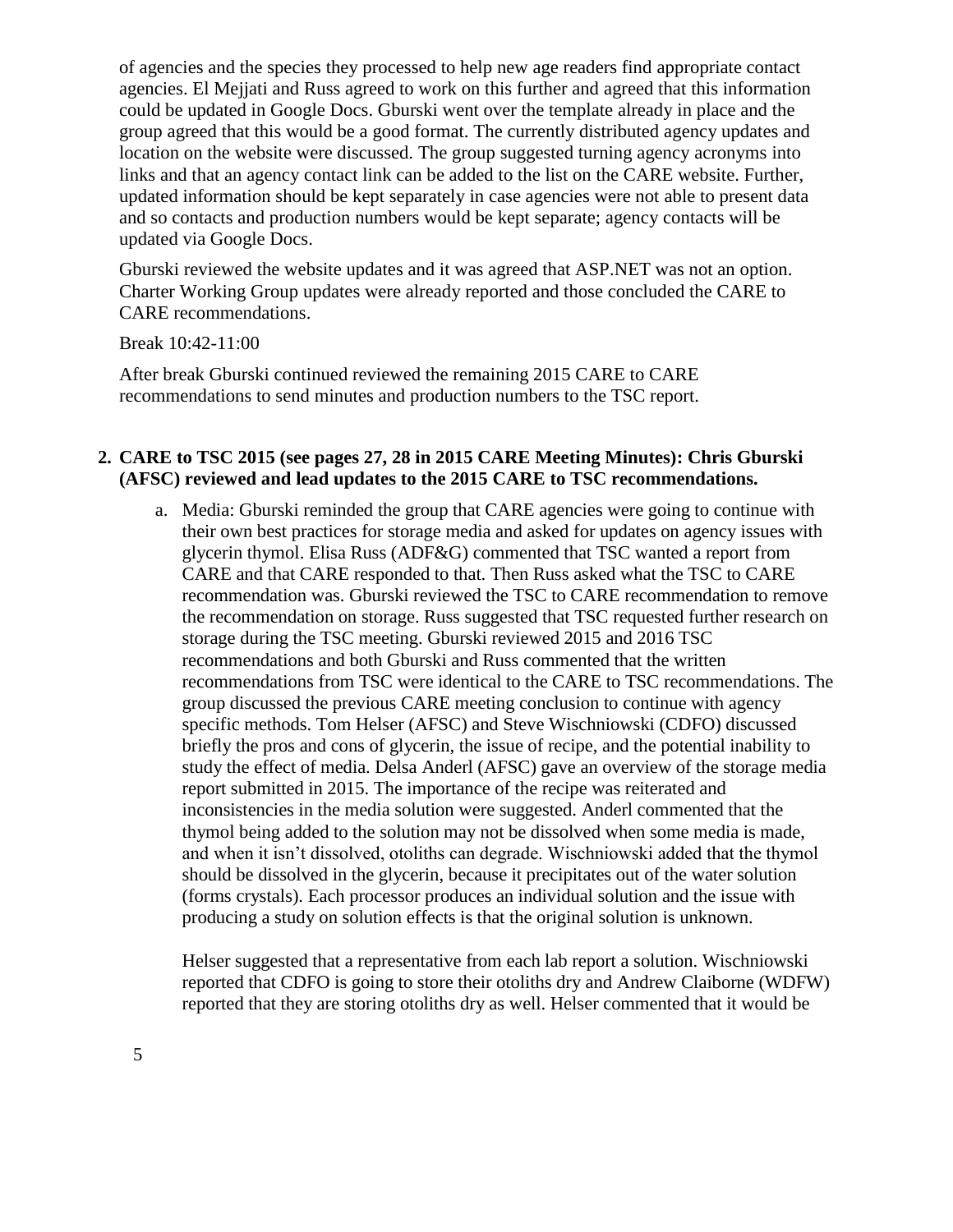difficult to convince the survey group to switch media. Russ reiterated that there is a difference between the TSC recommendations reported earlier and updates that she Russ received.

Anna Hildebrandt (WDFW) asked whether the glycerin thymol solution would have any effect on chemical analysis. Wischniowski commented that they ran a test and glycerin does not affect <sup>14</sup>C but it would affect elemental analyses. Craig Kastelle and Tom Helser (AFSC) commented that their <sup>18</sup>O analyses have been on otoliths stored in ethanol, so they did not test the impact of thymol. Wischniowski commented that when looking at near detection limits of chemical differences, having an unstandardized solution of glycerin would make the test useless. Beth Matta (AFSC) mentioned that they had both dry and thymol stored cod otoliths that need to be analyzed to test the effects of media.

b. Ergonomics: Chris Gburski (AFSC) opened the discussion on ergonomic protocols. Managers are already providing ergonomic updates. Steve Wischniowski (CDFO) commented that their lab upgraded workstations to include height adjustable desks and that this helped employees with health problems. Gburski commented that AFSC has a program to ergonomically fit workstations. Elisa Russ (ADF&G) commented that they do not have all options yet. Russ asked whether people did not have the option available.

Anna Hildebrandt (WDFW) asked the group about ergonomic equipment for grinding or sectioning otoliths. April Rebert and Kevin McNeel (ADF&G) reported that they use low and high-speed saws and a PetroThin with a diamond cup grinding wheel. Hildebrandt commented that they are trying to preserve the edge and core. Rebert and McNeel commented that the PetroThin has a mount for slides and has an armature that holds the slide perpendicular to grinding wheel but has some issues for fast processing. McNeel said that they would be willing to provide quotes.

- c. Invertebrate Processing: Chris Gurski (AFSC) reviewed the CARE to TSC recommendation that CARE explores new methods for invertebrate processing, but no discussion followed.
- d. TSC Meeting Schedules: Chris Gburski (AFSC) reviewed the recommendation to TSC to schedule TSC meetings in the same year as CARE to no earlier than the last week of April to allow for enough time for the CARE Chair to write the executive report. CARE scheduled the 2017 meeting for earlier in April to allow for three weeks to write the report. Gburski remarked that this was likely enough time. Elisa Russ (ADF&G) remarked that TSC could not meet any later.

## **3. TSC to CARE 2015/2016:**

**2015**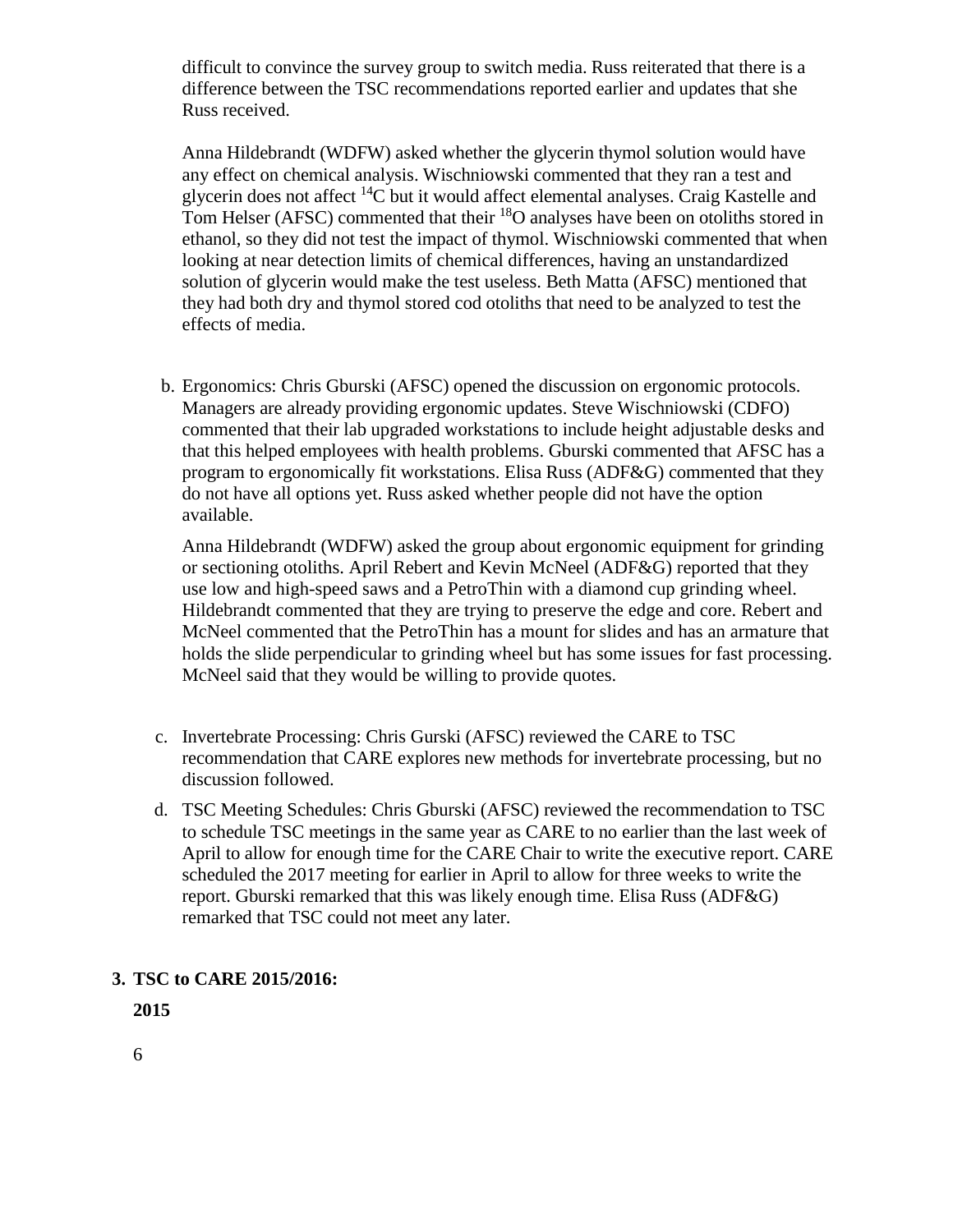a. Storage media: Chris Gburski (AFSC) reviewed the TSC recommendation to find another avenue for investigating storage media practices. Elisa Russ (ADF&G) confirmed that this this was what she thought. New age reader access to ergonomics was brought up. Tom Helser (AFSC) asked Kali Williams (AFSC) if she had ergonomic updates and she had not yet been fitted. Betty Goetz (AFSC) remarked that she might need a note from a doctor, but other members from AFSC commented that employees no longer needed that. Gburski addressed the recommendation to support the investigation of invertebrate age reading. Elisa Russ (ADF&G) said that TSC supported investigation of crustacean processing, but TSC did not need CARE to report on updates to invertebrate process, because that was not related directly to groundfish.

### **2016**

- a. Storage media: Chris Gburski (AFSC) reviewed the TSC recommendation to include recipe for otolith integrity and to continuation of agency investigation. Elisa Russ (ADF&G) recommended that CARE summarize updates to agency protocols. Gburski supported developing a summary, because of the changes. Russ commented that the recipe and summary developed by Delsa Anderl (AFSC) and Joan Forsberg (IPHC) was submitted to TSC.
- b. Ergonomics: Chris Gburski (AFSC) reviewed the TSC recommendation that new age readers are oriented to available ergonomic equipment, that requests are supported by the 9 agency managers, and that proactive program procedures are in place to prevent workplace injury. Gburski remarked that most upgrades were implemented after requests and Appendix 5 documents the Ergonomic Checklist. Gburski also reminded the group that an ergonomic specialist should be available for the evaluation of work stations and remarked that these are available to the AFSC Age and Growth Program.
- c. Gburski remarked that the 2016 recommendations on invertebrate age reading and TSC meeting times were similar to 2015 recommendations.

## **VII. Agency Reports [10:30 – 11:15] Activity since CARE 2015 (~ 5 min each)**

## **1. CDFO**

Steve Wischniowski (CDFO) gave updates for the Sclerochronology Lab. Wischniowski remarked that this was his first time at CARE as program manager representing the SCL, and that he has 10 staff, lost term age reader, and new staff are typically student recruits from Vancouver Island University (VIU). It is a long process to train someone and they are insuring that there is commitment from students before training them to become permanent staff. One of the biggest issues is that in 3-4 years half of staff are going to retire, because most of the age readers were hired at the same time they will retire at the same time. This will mean that the Sclerochronology Lab may have to compensate by making adjustments to its services in the arena of data entry and structure processing: they have already stopped geoduck processing and are looking into stopping salmon scale data entry and processing. The lab is heading towards a strict ageing focus with a 10-20% research component. Shayne MacLellan and Darlene Gillespie are retired, but have stayed on as alumni, which is free work for the lab and brings experience and training to new staff.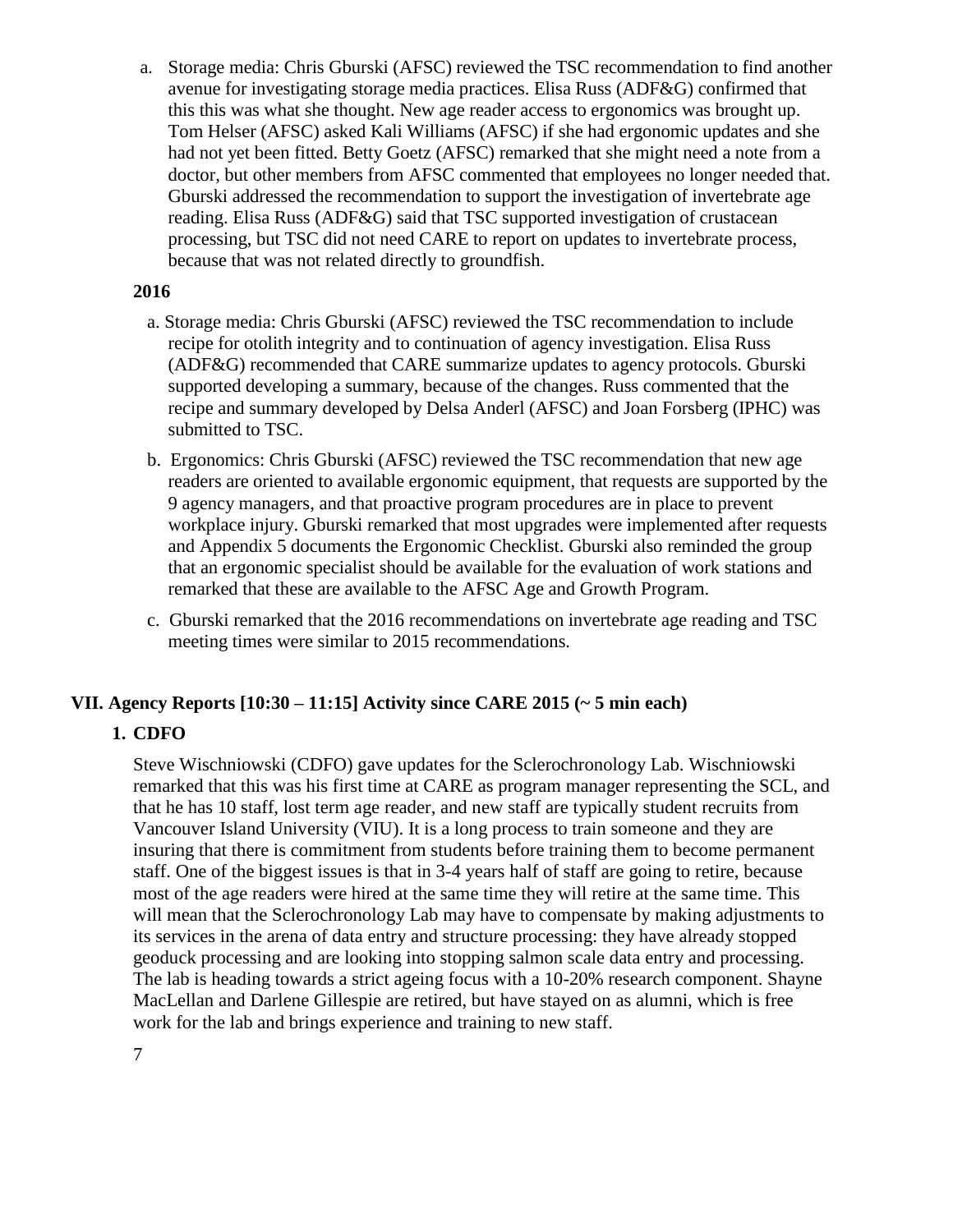The program is driven by stock assessment biologists, and they have some species that they age yearly: hake, sablefish. Otherwise, all species come in as stock assessment requests, which can be frustrating when an assessment is not done for 10-15 years. Wischniowski is working with groundfish biologists to develop a forecasting model to give the lab a five-year request for species specific request to ensure that the lab has time to process the samples and calibrated age readers.

The Sclerochronology lab processed hake, sablefish, lingcod, *S. alutus*, *S. maliger*, *S. aleutianus* and *S. melanostictus*, *Sebastolobus altivelis* (longspine thornyhead), *S. caurinus*, *S. proriger*, dover sole, petrale sole. These represent all groundfish and the lab aged over 30,000. The lab ages salmon: Chinook (77,252), chum (23,197), coho (10,774), sockeye (50,505). The lab also ages pelagic fish including herring (46,688), geoduck (831). They are studying *S aleutianus* and *melanostictus* because there seems to be hybridization and they are looking at DNA studies and potential otolith age pattern comparisons between species. In total, the lab has produced roughly 240,000 ages in the last two years. The lab is starting to age eulachon again; they are doing a hard part analysis to find the best structure and they are currently down to a comparison of scales and otoliths. However, the species sheds its scales rapidly, so collections at sea are mainly otoliths. The lab is working with First Nations people to get scale and otolith samples from freshwater systems where they spawn and get that by end of year. The lab is taking on a new species of shellfish, Rocky Mountain Ridged mussels (a freshwater species). Barb Campbell (CDFO) is currently working on thin-sectioning, which has been promising. The mussels are long-lived (can maybe be 20) and are endangered. So, the lab is going to validate ages using 18O.

Wischniowski gave an overview of the Sclerochronology Lab's structure archiving. Investigations began at the IPHC doing bomb carbon studies. All otoliths were collected into glass vials with water, glycerin, and thymol. It was apparent that some of the smaller otoliths were turning into paste. Older halibut (over 5 years) did not seem to have the problem. At the Pacific Biological Station, gradual deterioration is occurring. This can cause partial or complete loss of ageing readability, with the risk of extending throughout the collection representing 1.6 million fish sampled since 1970. Mold can engulf the outer surface of even well-cleaned otoliths, producing a chalky or decalcifying effect, and penetrates the interior microstructure causing age interpretation difficulties.

To investigate this, the lab reviewed approximately 3,800 samples in 2016 from 6 species collected in the decades of 1970, 1980, 1990 and 2000.

Sablefish juvenile whole surfaces were more susceptible to deterioration and indicated decalcification. Generally, the burnt cross-section ageing plane was not affected in most years but showed slight chalkiness beginning on burnt distal and proximal surfaces.

Hake whole surface and burnt cross-section samples of older fish collected in 1980, 1990 and 2000 were generally clean and clear, with no or very slight signs of chalkiness. The otoliths from young fish (two to three-year-old) showed chalkiness along the crenellated edge and a very slight amount over entire surface. The one-year-olds showed the most sign of deterioration; quite chalky, soft edges breaking down.

Widow Rockfish: there were no signs of deterioration or chalkiness; however, these were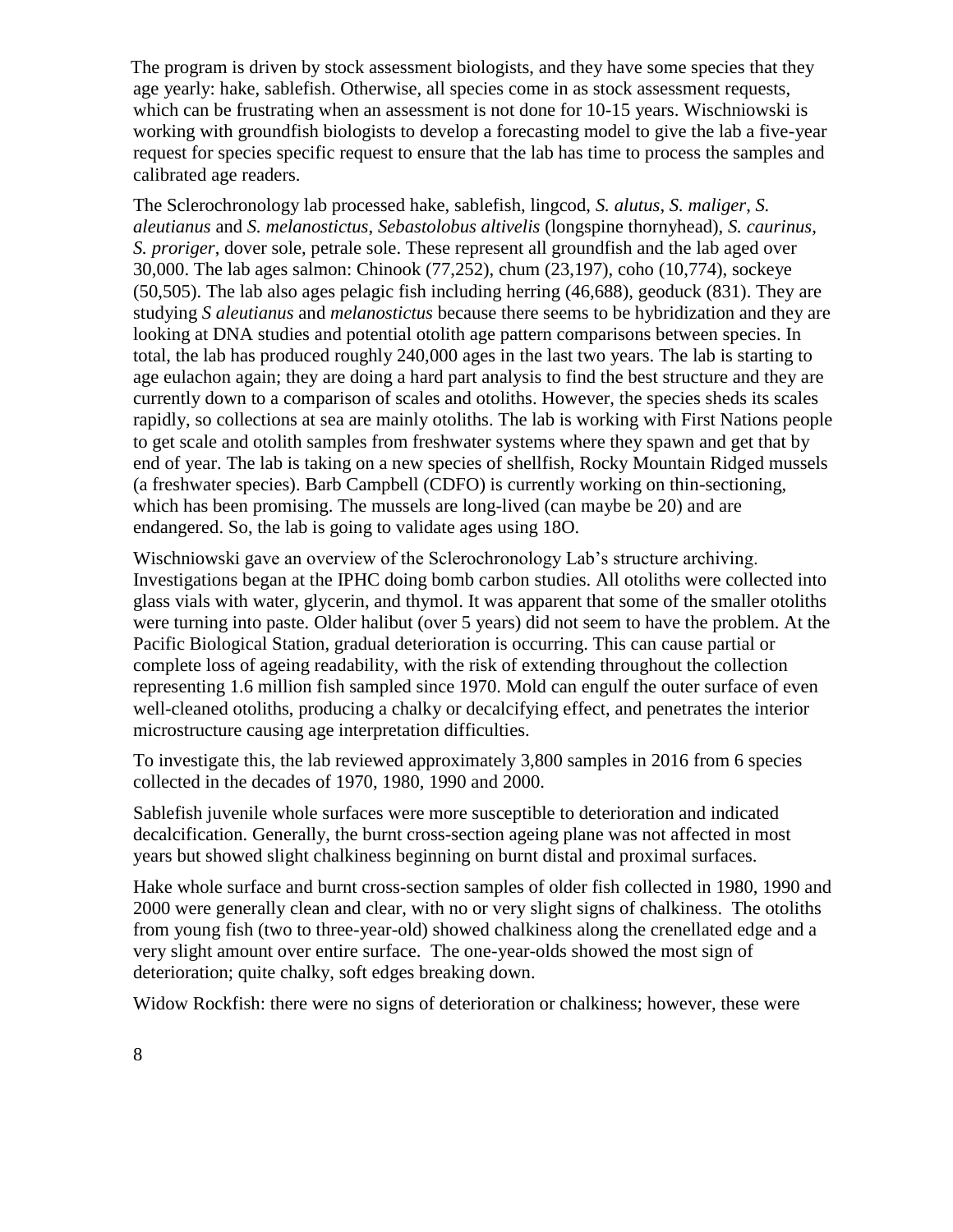whole and unaged otoliths of older, larger specimens.

Eulachon (1990 and 1999): all 700 otoliths were lost (turned to the texture of toothpaste).

English Sole: otoliths of medium to large size were either in excellent or very poor condition. All small otoliths were lost; whole otoliths exhibited major surface chalk or were the texture of toothpaste.

Dover Sole: from observations during routine ageing (2015/16) indicated 50% of samples prior to 2010 showing chalky edges of varying degrees.

Wischniowski remarked that three factors have been identified as root or direct causes for the deterioration of the Sclerochronology Lab's otolith library; it is uncertain at this time if these causes are mutually inclusive or exclusive. These are: 1) the library is in nonenvironmentally controlled conditions and evaporation has occurred leaving otoliths in 100% glycerin, 2) poor field removal of tissue exhausts the thymol, 3) omission of thymol or incorrectly mixed thymol in the otolith solution.

Wischniowski proposed to pull all samples from offsite non-environmental controlled buildings, renovate the newly determined location, wash and dry all current otoliths in the SCL library. Future otoliths will be collected and stored dry, only structures selected for age estimation will be rehydrated in glycerin. Experiments will begin to determine if glycerin is even necessary for the "break and burn" technique. Washing of 1.6 million otoliths will start with the early 1960 samples and will be treated per box consisting of 28 Tray Biens. Tray Biens will be soaked in water for 24hrs and the soaking and rinsing will be repeated 4 times before air dried. Tom Helser (AFSC) asked about the sampling protocol. Wischniowski reported that the otoliths are already field collected and stored dry before the addition of glycerin at the time of submission to the SCL. Craig Kastelle (AFSC) asked why they are rehydrated. Wischniowski and Joanne Groot (CDFO) reported that glycerin was traditionally used to keep otoliths in a state of "age readiness, this however was during a time when the accepted otolith reading technique was surface age estimation. It has not been determined if glycerin is still required for otoliths where the "break and burn/bake" technique is incorporated. Hence a study to determine if it's even necessary for the "break and burn/bake" technique. Lisa Kautzi (ODFW) remarked that they clear all of their otoliths in ethanol (at least 50%) and move otoliths back and forth between trays. Wischniowski commented that it takes 3-4 months to rehydrate larger rockfish otoliths and their lab is currently looking into means to speed that up.

Wischniowski concluded the Sclerochronology lab's update by reporting that the lab is centralizing their library, trying to incorporate 20% research into their age production, and developing their ability to mill and laser ablate otoliths to perform and support otolith microchemistry research. They are working with a researcher at the Institute of Ocean Sciences (IOS) who has an ICP-MS machine to become primary users of this machine.

## **2. IPHC**

Joan Forsberg (IPHC) gave agency updates for the International Pacific Halibut Commission (IPHC). They currently have 4 on-site readers; their off-site reader, Linda Gibbs, retired in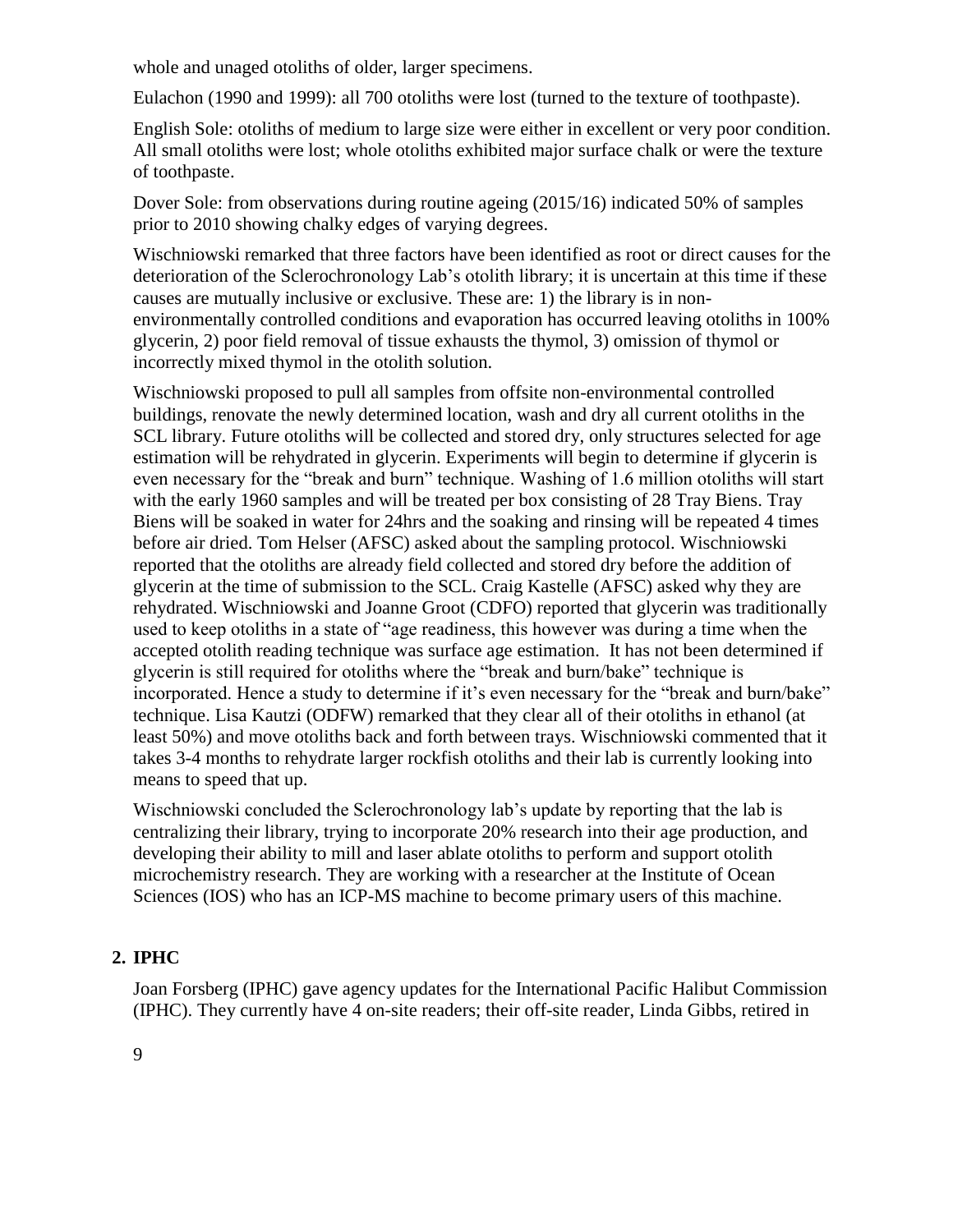2015. All readers have other duties, but they age full time June-Oct. They read about 30- 35,000 individual otoliths a year; about 15,000 from the setline surveys, 15,000 from commercial catches, 1,500 from ADF&G -sport otoliths, and small amounts from tag recoveries. The stock assessment uses ages from current-year samples and collections. So, otoliths need to be collected in glycerin solution to facilitate in-year ageing of 100% of the samples. There is a separate collection that was started in 2010 where otolith pairs are collected and stored dry for future elemental work. There is a target of 100 pairs per year from each IPHC management area for this collection (around 800-1,000 pairs are collected per year; over 6,600 pairs have been collected so far).

Forsberg reviewed their storage methods. Commercial samples are collected in pill organizers with glycerin solution and moved to Tray Biens in the office. Setline and NMFS trawl survey otoliths are put directly in Tray Biens with the otolith juice. The tag recovery and ADF&G sport otoliths are collected dry in coin envelopes and transferred to Tray Biens in the office. These otoliths need to be cleared in glycerin solution for 4 weeks before they can be read. The IPHC otoliths are all stored in glycerin thymol solution after ageing, with the exception of otoliths from the 'juvenile surveys' conducted between 1926 and 1986; in the mid-2000s, these otoliths were removed from glycerin solution, washed in water, and stored dry after it was discovered that samples  $\leq$  years old were deteriorating. Between 2013 and 2014, IPHC readers reaged approximately 10,000 otoliths collected from the 1920s to the 1990s as part of a study looking at surface vs break and bake ages from historical and recent otolith collections. While re-reading these otoliths, readers also evaluated the otoliths' condition after up to 80 years of storage in glycerin solution. A lot of the otoliths were in good condition, a few of them had signs of chalkiness, and a few had obvious mold growth (these likely didn't have thymol in the solution). Most of their otoliths are now stored offsite at National Archives in Seattle; they were stored in the office garage at the IPHC's former location, but that was not temperature controlled. The IPHC has used break and bake (since 2003), still use surface ages 0-5-year-old otoliths. Still find that the surface ages of small otoliths is accurate. The lab does mainly production reading, but they did do some research. They collected increment measurements as part of an NPRB project to look at changing size at age. Dana Rudy (IPHC) analyzed the increments and is presenting a poster of the analysis. There were some unexpected results and their lab is going to expand the study by taking otolith radius measurements.

#### **3. ADF&G**

Elisa Russ (ADF&G), Kevin McNeel (ADF&G), and Sonya El Mejjati (ADF&G) gave the updates for the ADF&G labs. Russ started the updates by commenting that she manages the ADF&G age lab in Homer, McNeel runs the age lab in Juneau, and El Mejjati runs the program in Kodiak. For commercial fisheries, the Homer lab ages walleye pollock, pelagic shelf rockfish (PSR; black, dark, dusky, and yellowtail), and demersal shelf rockfish (yelloweye, quillback, canary, etc.). All slope rockfish, lingcod, and sablefish otoliths are sent to the ADU (Age Determination Unit). In addition to managing the commercial groundfish ageing project, Russ manages the commercial groundfish port sampling project. Barbi Failor (ADF&G), who could not attend this or the last CARE due to budget cuts,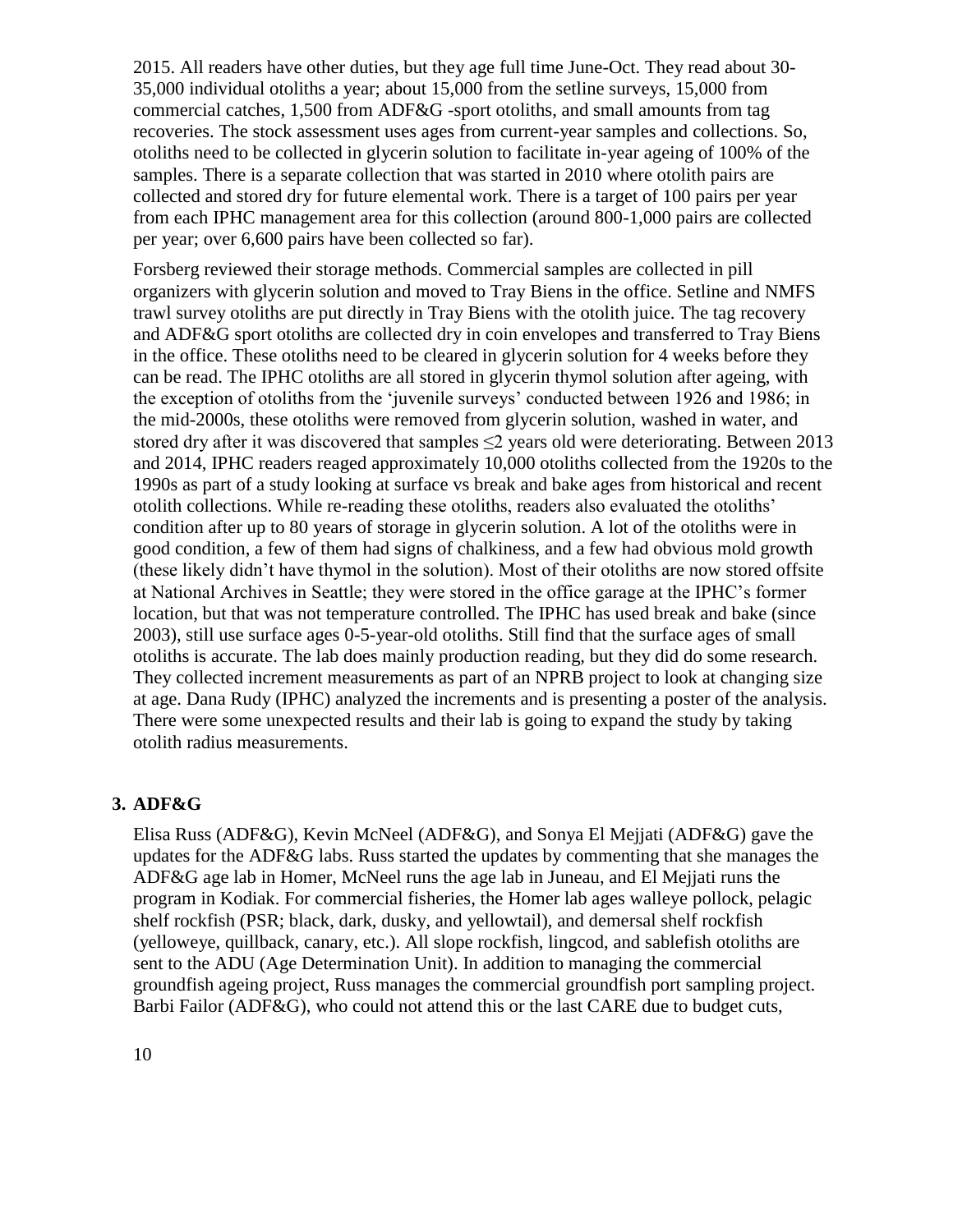manages the sport caught groundfish ageing and port sampling programs. The sport fish project ages all samples they collect, which is mainly rockfish, but they also age lingcod using fin spines. The commercial groundfish project switched to collecting lingcod otoliths as the preferred age structure over a decade ago.

Both Homer labs process samples from fish caught in Cook Inlet, Prince William Sound (PWS), and the North Gulf of Alaska coast (Central Region). The sport fish project also collects samples from Kodiak (Westward Region). For the commercial groundfish project Andy Pollak (ADF&G) is the primary age reader. Andy is also the main port sampler in Homer with additional samplers in Cordova and Seward. Both Andy and Elisa travel to Whittier, Seward, and Kodiak during certain fisheries. Due to budget cuts, Russ has assumed fishery management duties in the Prince William Sound Area, in addition to the Cook Inlet Area. In winter 2016-17, a temporary technician was borrowed for 3 months and trained to age yelloweye rockfish to assist in ageing the backlog of rockfish samples; it took over half of that time just in training. In 2016, 1,100 walleye pollock, 850 black rockfish from the directed PSR fishery, and 1,500 yelloweye rockfish caught as bycatch, were aged in the commercial groundfish project. All otoliths were stored dry and not rehydrated prior to age reading. Currently all Pacific cod samples are being archived due to funding shortages, although Russ and Pollak have trained with Delsa Anderl (AFSC) and Sonya El Mejjati (ADF&G) to age Pacific cod. Russ is providing Pacific cod biological data (length and sex) to NMFS stock assessment (SA) authors; Russ has inquired if NMFS authors (SA) would also be interested in similar data from PWS walleye pollock. Russ also plans to inquire if NMFS Age and Growth staff would be interested in ageing Pacific cod otoliths (currently being archived) for the SA. The Homer lab is planning to purchase an analytical balance to start collecting morphometric data on otoliths.

Kevin McNeel (ADF&G) gave the update for the ADF&G Age Determination Unit in Juneau. The ADU currently has two permanent and two seasonal staff, and their time is divided between age reading, administrative, and other tasks. The ADU recently hired Jodi Neil (ADF&G) who is trained on sablefish, yelloweye, and other rockfish species. Rob Dinneford (ADF&G) is still currently working with the lab is now ageing yelloweye rockfish and lingcod. The ADU also has had interim personnel that have been trained to be able to use them from other programs throughout the State.

In 2015 and 2016, the ADU received approximately 20,000 and 10,000 sets of age structures from Central and Southeast Gulf of Alaska commercial fisheries and survey samples. These collections represented 35 and 16 species. During this period, the ADU processed sablefish, lingcod, yelloweye, shortraker, rougheye rockfish, and shortspine thornyhead and distributed approximately 13,000 ages in 2015 and 5,000 ages in 2016. These reads were only for groundfish, but the ADU is also involved in the crustacean age reading project.

For quality control, a random 20-30% of a sample is selected for second reads and modeled fish and otolith size-at-age is used to submit outlying specimens back to age readers. These resulted in approximately 8,000 additional reads in 2015 and 7,000 in 2016. Currently, the ADU has modeled fish length and otolith weight-at-age for lingcod, yelloweye, rougheye, shortraker rockfish, shortspine thornyhead, and sablefish using von Bertalanffy and exponential growth models.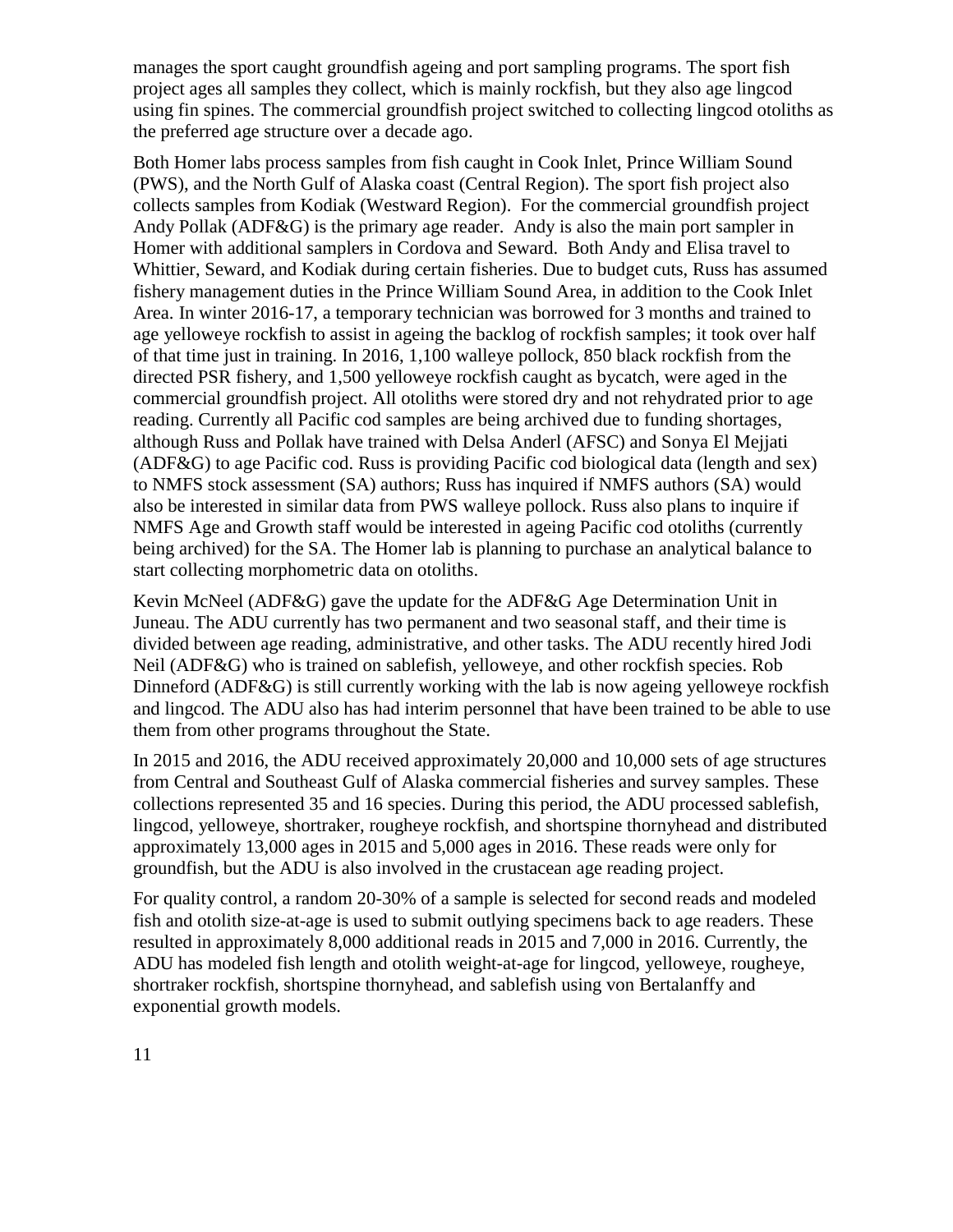The ADU helped to analyze the 0 and 1 year old sablefish measurements; a complex relationship was found between latitude, but there were also effects of day. The results of the study will not be included in the manual, but hopefully a table will be added with size ranges. The ADU helped update the manual on sablefish; finalized results from geoduck age structure exchanges with CDFO, and WDFW; and worked on the updates to the publication website. The ADU currently has three staff in graduate programs: McNeel is doing research on shortraker rockfish in Prince William Sound, which will be presented later; Rebert is doing work on crustacean age reading, which will also be presented; and Neil is doing salmon scale increment analysis, which will not be presented.

Sonya El Mejjati's (ADF&G) updates were scheduled for after lunch.

#### **4. AFSC**

Tom Helser (AFSC) gave the update for the AFSC Age and Growth Program. The lab has 15 fulltime people including 3 graduate students and 2 undergraduate students. Morgan Arrington (AFSC) and Jeremy Harris (AFSC) are graduate students, and Kali Williams (AFSC) and Sandi Neidetcher (AFSC) are new age readers. Their lab has been working closely with the University of Washington with undergraduates on their senior capstone projects and has shepherded 8-10 of them through the lab in the last couple of years. In total, the lab averages approximately 36,000 ages (principally from otoliths) and processed 38,000 in 2014 and 41,000 in 2015.

Helser noted that they have a micromilling machine to do microsampling for stable oxygen isotope as well as  ${}^{14}C$  analysis. The lab is currently up to 5 dissecting and compound microscopes with image analysis systems and brought on another high-speed sectioning saw. The have folded in a reproductive biology studies activity to enhance their program. Neidetcher and Todd TenBrink (AFSC) as well as 4 FTEs are involved in the reproductive studies to get a more synergistic picture of fish life history. The lab brought on a NRC post doc to support the national effort to increase efficiency by reducing the number of otoliths collected and to evaluate tradeoff between otolith sample size and assessment model precision. The outcomes of this will be a white paper, NOAA Technical Memorandum: Importance of Age Data Collection and Utilization for Stock Assessments, A US National Perspective, and a simulation framework and operating model for different classes of fish to dial in samples sizes while evaluating precision losses. This work should be wrapping up by next December and will be the framework used for other science centers. The lab is also involved in another national working group called the Sample Intensity and Processing working group (SIP). This is an effort to rationalize fishery based biological sampling to try to identify who needs more money to sample fish and collect otoliths for stock assessments. The group has already worked towards identifying needs and strengths for length samples and the next step is to look at otolith/age structure collection. Redesigning age-based applications by combining 8 different databases into one SQL server database application and make it more relational. They hope to have this operational in 2018. The lab is also exploring machine-based age estimations based on a near infrared spectrometer. Preliminary evaluation on walleye pollock, Pacific cod, and yellowfin sole showed promise with precision estimates based on human determined ages up to 90%. They hope to get it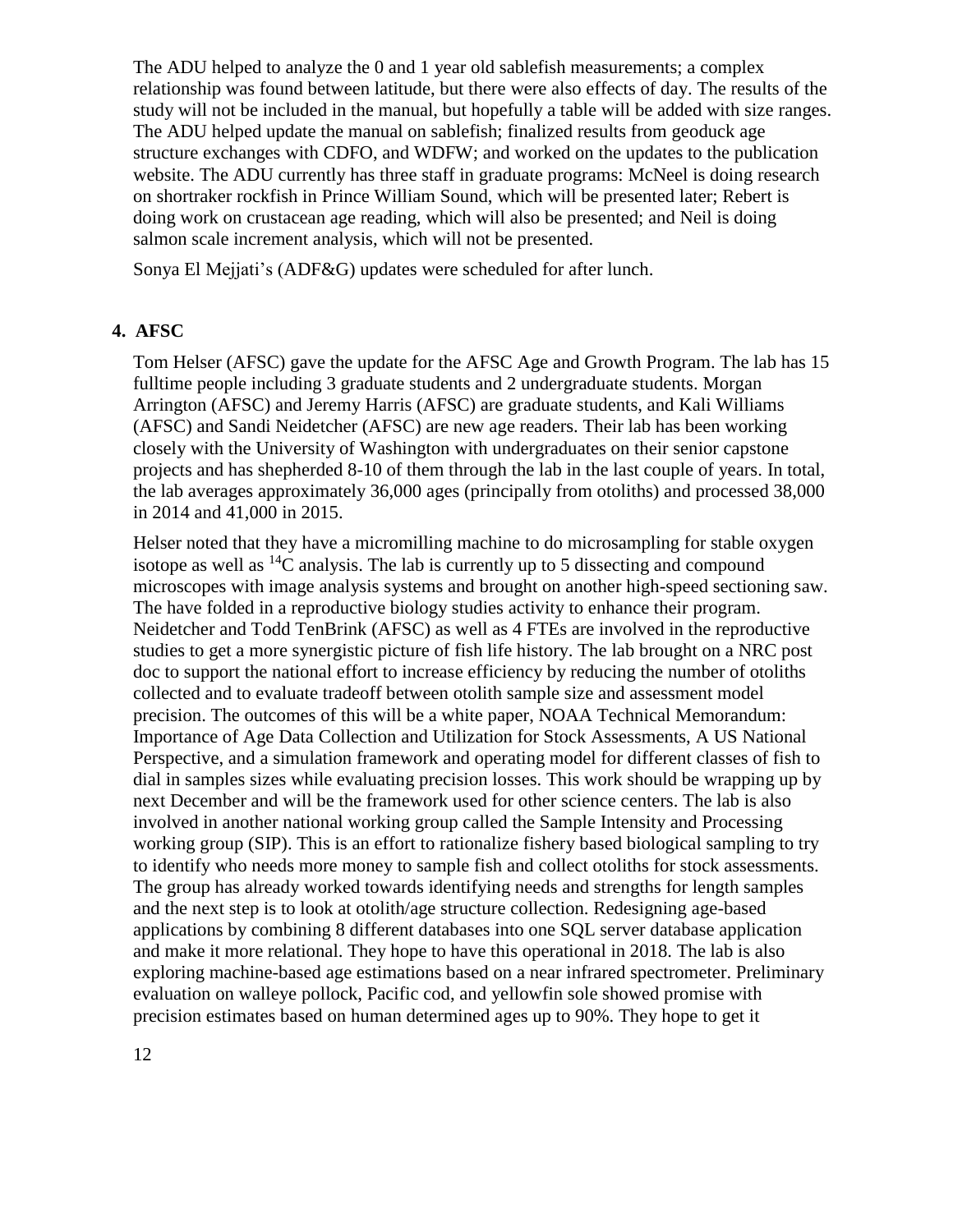operational by next year. Efficiency estimates showed that the machine would surpass 2 FTEs. Over the last two years, the program has garnered over \$2,000,000 in grants from NPRB, FATE, and the Office of Science and Technology. This represents research products including bomb validation of some rockfish and Pacific cod and walleye pollock. This also includes looking at sampling framework at sea to compare random sampling (seen on commercial samples) to length stratified sampling (seen on surveys). This will look at tradeoffs between how these two sampling designs impact stock assessments. The program also has two NPRB funded studies to look at age validation and reproductive biology of rockfish and flat fish in the Bering Sea, specifically to examine how maturity and growth compare across the Eastern and Northern Bering Sea shelfs. Another is to improve stock assessment of a wide-ranging species by estimating temporal and special variability in life history parameters of longnose skate. Helser commented that the workshop during CARE is the venue for developing age criteria decision rules, which Morgan Arrington (AFSC) will be working on specifically as a graduate student. With Beth Matta (AFSC), the program developed another proposal on the effects of high and low frequency environmental variation on fish growth and stock assessment reference points. This uses sclerochronology tools to integrate that information into stock assessment. The program is also looking into the stock structure of Pacific cod using genetic and otolith microchemistry; this will be using a genetic approach called RADs along with otolith chemistry. In the Arctic, the program is involved in an IRP to age Arctic and saffron cod and to characterize habitat usage, growth variability, and survival. Staff from the Age and Growth Lab have contributed at least 15 peer reviewed articles.

Andrew Claiborne (WDFW) asked how the near infrared spectrometer works. Helser replied that the NIR spectrometer measures energy emittance in the infrared band, making it chemical-energy quantification of age rather than optically based. There appears to be a relationship with the near infra-red chemical signature and the fish age; this makes sense because as an otolith grows older, they incorporate more otolin protein. A calibration is set using roughly 100 otoliths with agreed ages and the machine uses Fourier transformation to get the calibration ages. So, the machine cannot do any better than the ages that are provided (if the ages are biased, the machine will be biased). So, it is still important to perform age validation to insure the age estimates are correct. However, with the calibration, the program has an R2 around .98 with walleye pollock. So, the machine gives and age within 30s and the tests have shown the age that it gives will be +/- 0.5 years. The machine is about \$60,000 and it was assured that it doesn't require much maintenance. The machine has been around for a while and was perfected in the medical industry and its use on otoliths was first done by CSYRO (Commonwealth Scientific and Industrial Research Organization) in Australia. CSYRO has been working for the last 3-5 years on a variety of species and it seems best with species with lower longevity, so walleye pollock would be a good candidate. This is nondestructive and can be applied to wet or dry unprocessed otoliths. Jon Short (AFSC) gave further information on the utility of the machine. Short mentioned that there were about 4 publications on the use of the machine on elasmobranch vertebrae and fish otoliths.

12:40-1:45 lunch break

### **5. ADF&G Agency Update Continued**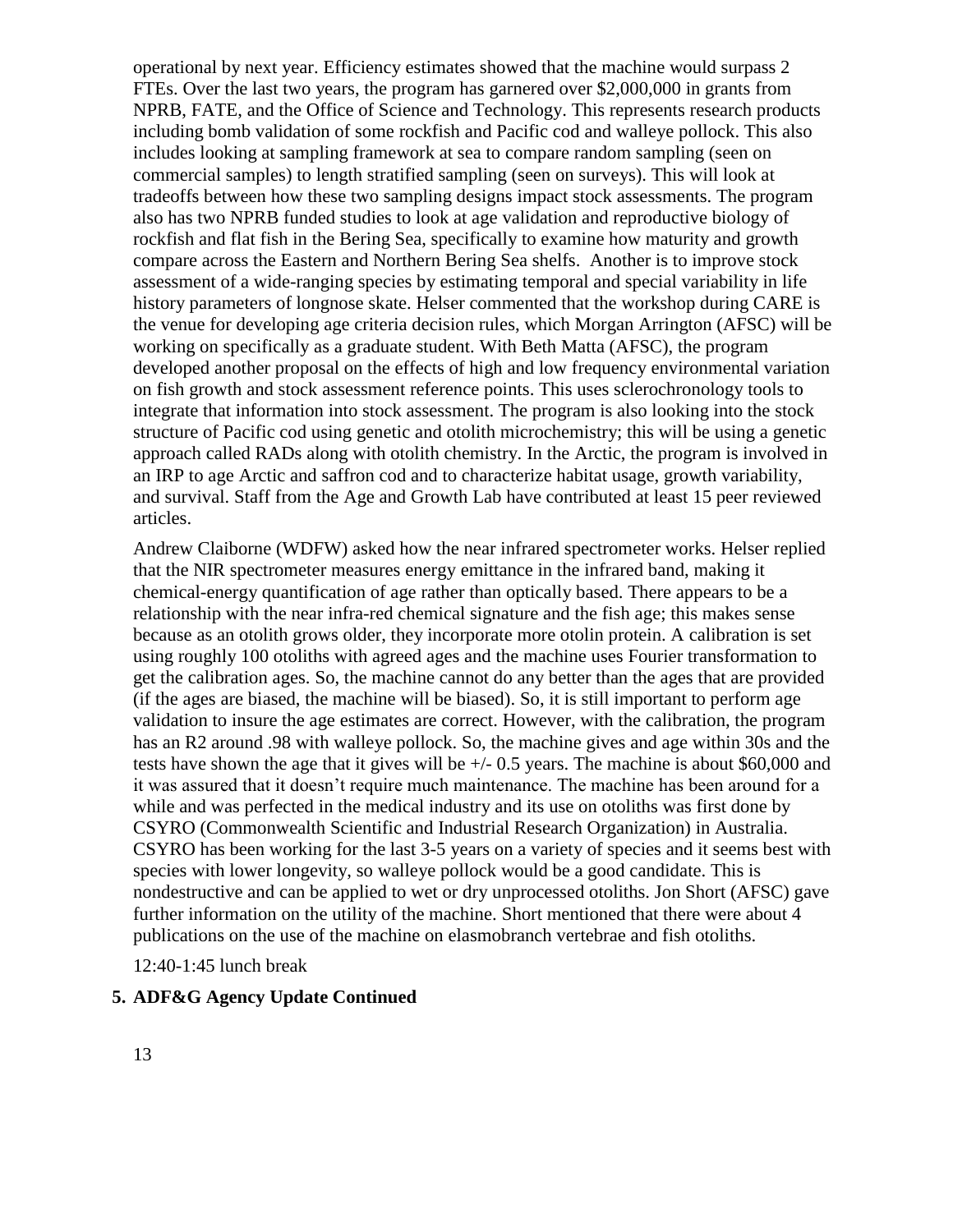Sonya El Mejjati gave an update on the ADF&G age lab in Kodiak. Their dockside program samples State managed groundfish and shellfish species that are harvested in Kodiak, Chignik, and South Alaska Peninsula areas. Shellfish species include Tanner crab, Dungeness crab, red sea cucumbers, and occasionally BSAI King and snow crab; groundfish species include Pacific cod, black and dark rockfish, lingcod, and occasionally Prince William Sound walleye pollock. Sampling goals include sampling 500 Pacific cod within each area, 1000 black rockfish and 1000 dark rockfish primarily from Kodiak, and lingcod is sampled opportunistically. At the age lab, all employees are generally employed January through April (2-4 months). They had 3 age readers in 2016: Joan Brodie, Kayla Bevaart, and El Mejjati. Bevaart moved to the management office and is no longer age reading, but she does help with data entry and verification and archiving samples. In 2017 they also had three age readers: Brodie, Mike Knutson, and El Mejjati. Brodie is retired but returning age reader with 37 seasons of experience. Knutson started in 2014 and has been in another position and in graduate school but is currently with the lab and going to school.

Precision testing is done on 40% of all samples and on 100% of samples that are aged by new readers. Training typically lasts about 1-3 weeks for a new age reader and then when precision tests are below a threshold, rereads go down to 40%. All differences are resolved. The lab uses the break and burn method for rockfish. For Pacific cod, one otolith is broken, and the other is cut with an Isomet saw; halves of each otolith are baked rather than burned as Pacific cod otoliths tend to spit material (a.k.a. bursting). The process is time consuming, but they save time while age reading.

In 2017, they started collecting morphometric measurements for all species (otolith length, width, and weight and excluding crystalized or broken otoliths). El Mejjati requested information from other labs that collect information on methods and equipment, and how data is used. El Mejjati noted that Pacific cod otoliths are getting noisier and checkier. The lab is interested in looking into using Pacific cod fin rays but is curious about absorption issues and preparation logistics.

#### **6. NWFSC**

Patrick McDonald (NWFSC) gave updates for the lab. McDonald reported that they briefly had 7 staff with the newest hire Jamie Hale (NWFSC). They had 6 full time age readers and McDonald as a part time ager/supervisor. However, in early 2016, they lost Cassandra Whiteside and haven't replaced her, so they are currently at 6 staff.

The lab gets otoliths from survey and commercial samples from California Fish and Game, ODFW, and WDFW. They store all of their otoliths dry, off-site in a storage unit. They mostly perform break and burns on otoliths; the only species that they do break and bakes on is arrowtooth flounder. Other species that they normally process are hake and Pacific Ocean perch. New species that they age include lingcod, which they sent Nikki Atkins (NWFSC) and Tyler Johnson (NWFSC) to WDFW to learn how to age fin ray structures a year ago. They had a backlog of survey lingcod specimens in our freezer since 2009 and dedicated 2 age readers full time last year to the task of working through the backlog- prepping and ageing. Yellowtail rockfish, California scorpionfish, and yelloweye rockfish are also new species. They are also looking into processing skate and are participating in the workshop. Sablefish wasn't assessed this year, and the lab has a lot of unaged structures. So, they will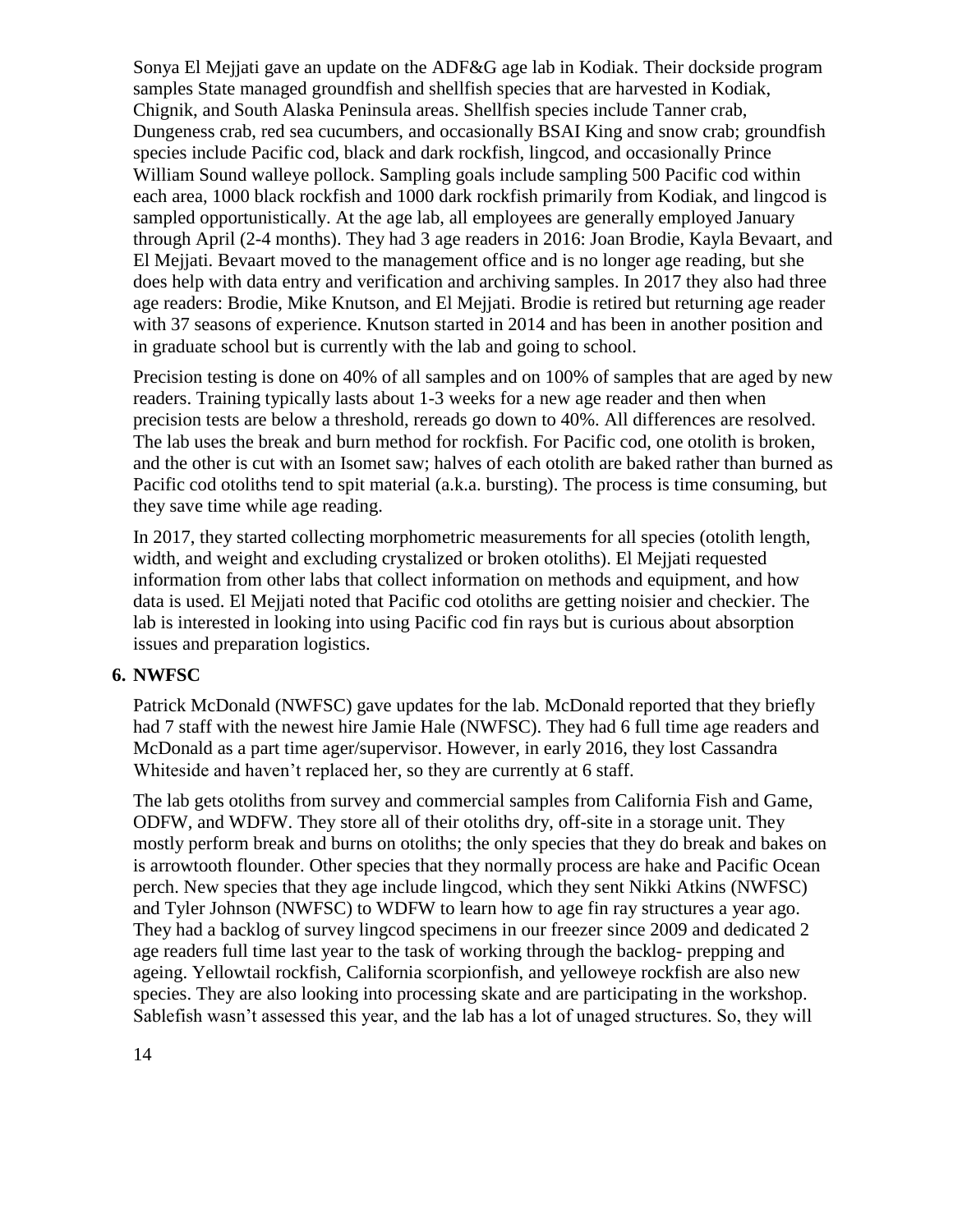likely be processing those in the future. In 2016, Lance Sullivan (NWFSC) cored 31 black rockfish otoliths using a micromill and the material was sent to NOSAMS for analysis. This year, they hope to core some canary rockfish.

The lab sent everyone to the 2016 Western Groundfish Conference. There was a presentation on vermillion rockfish ages analyzed by John Harms (NWFSC-FRAM) that the lab provided. Jamie Hale and Cassandra Whiteside also presented the poster "Use of otoliths weight to check age estimates in POP and P. Hake."

Elisa Russ (ADF&G) asked if they stored their otoliths dry. McDonald replied that they do, but the survey otoliths are collected and stored temporarily in 50% ethanol and are either aged when they are received or transferred into dry storage. They do look at otoliths in water, but do not rehydrate otoliths. They are currently ageing lingcod using fin rays. The group commented that there is a mixture of otoliths and fin rays throughout the agencies. Atkins mentioned that they are doing a comparison of lingcod fin rays and otoliths.

## **7. ODFW**

Lisa Kautzi (ODFW) provided updates for the ODFW age lab. Currently, Kautzi is the only marine age reader. She receives samples from commercial, recreation, special projects and all structures are stored dry. The majority of her time was spent production ageing and testing work for 2017 stock assessment for blue and deacon rockfish. Kautzi ages everything and then does another 20% of the sample. She then goes back and resolves differences. With blue and deacon rockfish, Kautzi has done exchanges with the SWFSC: last fall she exchanged about 110 structures and this winter exchanged about 175 structures. She was also involved in a black rockfish project with ODFW and NWFSC, a redbanded and brown rockfish project that was published as an ODFW agency report, and a kelp greenling project. In total, she produces about 4,000 structures per year (3,649 structures (707 tested) were aged in 2015, and 4,466 structures (892 tested) were aged in 2016). Kautzi commented that she might also be involved in future skate and herring work.

## **8. WDFW**

Andrew Claiborne gave the agency updates for WDFW. They are in a unit with thermal mark lab (salmon centric) and fish ageing lab. The Fish Ageing Lab processes groundfish (Sandy Rosenfield and Jenny Topping), one ager (Lucinda Morrow) that does invasive and freshwater species, Claiborne and one part-time ager (John Sneva) age primarily salmon and steelhead, and another employee that is working on microchemistry projects with Lance Campbell. The lab has a total of 5 employees with one part-time employee.

The lab processes 100,000-130,000 salmon a year: mainly Chinook, chum salmon and steelhead. They process samples from the Columbia River, coastal Washington, and Puget Sound commercial and escapement surveys. Their salmon projects run November-March concurrent with the North of Falcon season and allocation meetings. The marine processing is based on stock assessment cycles.

Campbell and the lab are using microchemistry for studies of salmon and steelhead to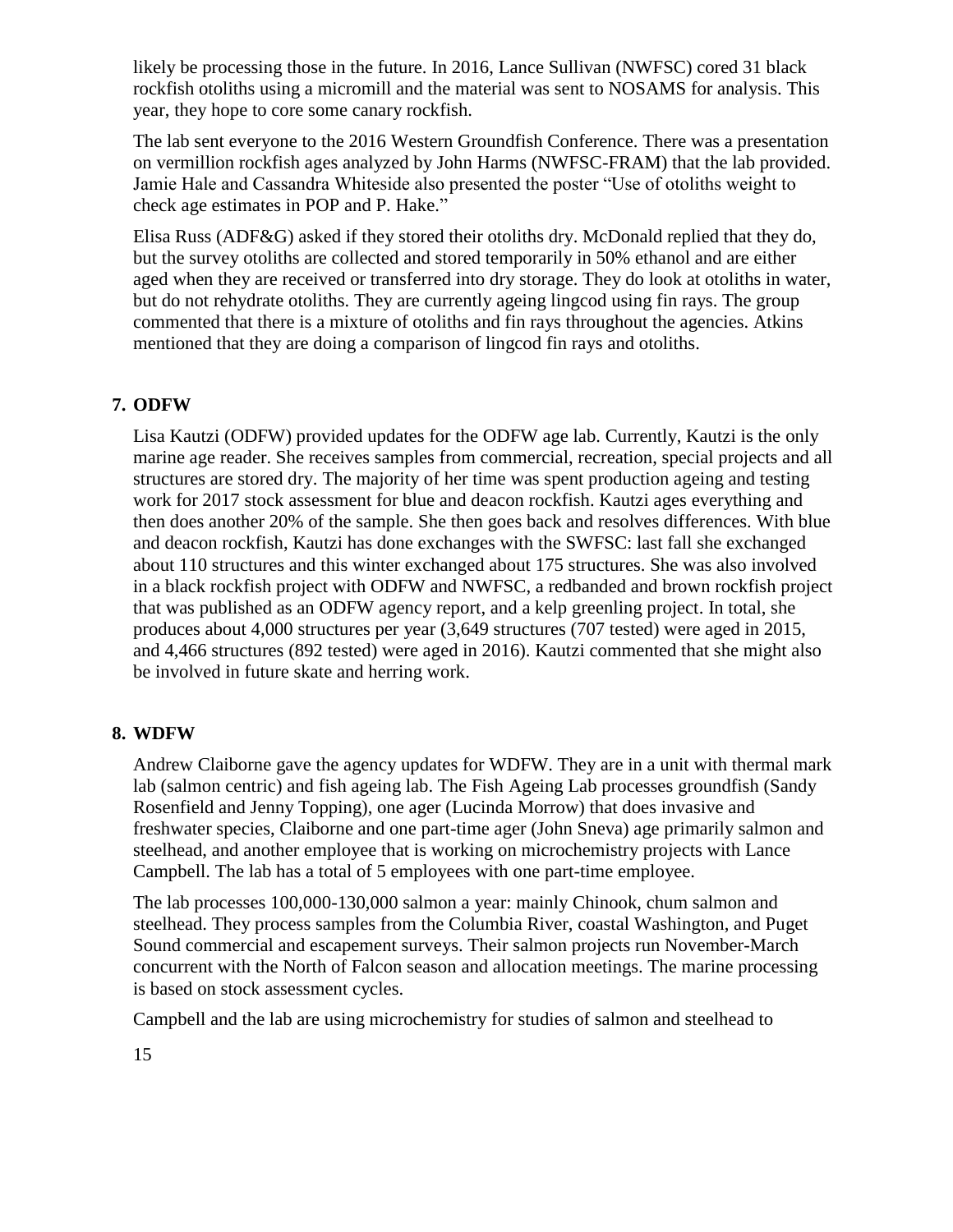reconstruct life history and validate methodology. Anna Hildebrandt is involved in a fin ray chemistry project with bull trout. They looked into non-lethal sampling for endangered species where they removed a fin ray and measured mortality. Then they looked at the chemistry of the bone to find evidence of anadromy. Rosenfield, Topping, Theresa Tsou, Claiborne, and co-workers in the Montesano regional office looked at lingcod age structures in response to TSC recommendations. They looked at the precision of lingcod whole otoliths reads, fin rays, and vertebrates; the results were presented to the TSC. The WDFW Fish Ageing Lab is also involved in the Salish Sea Marine Survival Project (joint project between CDFO, First Nations, and Washington tribes, Long Live the Kings, University of Washington, etc.) which is investigating the factors influencing survival of Puget Sound Chinook, coho, and steelhead. One study was looking at historical and modern scales to compare early marine growth to survival estimates and environmental factors. Another study used otolith chemistry to look at survival of different life histories of Chinook salmon in Puget Sound.

Sandy Rosenfield gave an overview of the rockfish age reading. Rosenfield and Jenny Topping produce all rockfish and groundfish ages. In the last two years they have processed China rockfish, black rockfish, Pacific Ocean perch, yelloweye rockfish, yellowtail rockfish, petrale sole, English sole, lingcod, sardine, anchovy, and kelp greenling. Topping also aged some eulachon and their group helped train Nikki and Tyler Johnson from the NWFSC and Laurel Lamb from the SWFSC to age lingcod. In 2015 and 2016, the lab aged over 13,000 otoliths (excluding double reads and retraining). Rosenfield remarked that all of their otoliths are stored dry.

Bethany Stevick presented the update for the subtidal team. They manage Washington's commercial dive fisheries; the big fishery is the wild stock geoduck fishery. In 2015 and 2016 she aged 1,500 geoduck and an additional 20% reaged for precision. Highlights include staining difficult slides with Mutvei's solution and found it that it improves the slides and increased the amount of older specimens. Stevick is also working on the Salish Sea Marine Survival Project with Corey Green (NOAA) to use geoduck increments to produce a mean sight chronology and relate that to primary productivity and marine survival. This is to get a historical perspective on productivity and comparing that to salmon and steelhead abundance to better forecast what will happen in the future.

Elisa Russ (ADF&G) asked whether they store their otoliths dry and Rosenfield responded that they are and that they have been since the mid-1980s. Craig Kastelle (AFSC) asked about the Mutvei's solution and Stevick responded that there is a group of publications that looked at methods across groups of species. Stevick presented pictures of the staining results and commented that she has started staining all sections. Chris Gburski (AFSC) asked what the stain works on. Stevick responded that the solution is etching the growth bands and the stain adheres to mucopolysaccharides to produce shades of blue and a 3-dimensional surface.

### **VIII. Scientific PowerPoint Presentations (Appendix 1: 2017 Oral and Poster Presentation Abstracts)**

**1. Kevin McNeel - Update on shortraker rockfish (***Sebastes borealis***) otolith analyses.** (20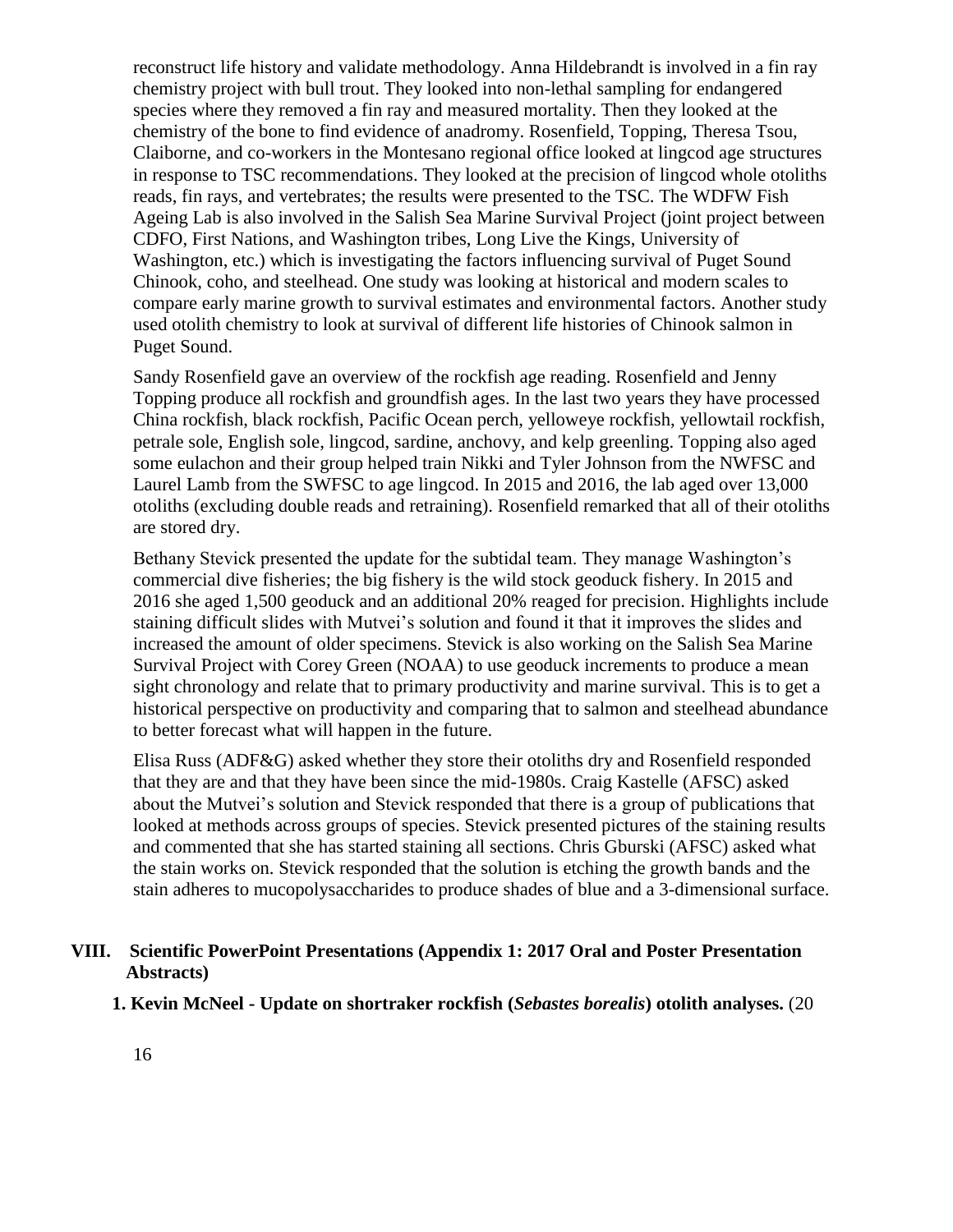#### minutes)

Kevin McNeel presented his study on shortraker rockfish shape analysis, bomb radio carbon data, and biochronology. He went over previously identified shape differences between rougheye and shortraker rockfish otoliths; described genetic identification of shortraker (10), rougheye (2), and blackspotted rockfish (8); and summarized the shape analysis using the R package shapeR. Results described differences between otoliths. Tom Helser asked what the sample size was for the shape analysis, and McNeel said that they sample was from 40 otoliths. Another question was asked on whether the plotted differences were between individual species and McNeel replied that the results were differences among the three species, but that the program could also compare groups. Elisa Russ asked how the individual measurements were taken and whether they were image based; McNeel responded that the R program drew the outline reconstruction based on black and white images. Helser asked what measurement were being collected; McNeel responded that the program was collecting many measurements included Fourier transformation and wavelet estimate. McNeel went through data grouping and linear discriminate analyses and concluded that separation was good and error rates were low. Helser asked what the error rates were made from and both McNeel and Helser agreed that the sample size was low and that a distinct test sample would be better for cross-validation.

McNeel then went over bomb radiocarbon and biochronolgy analyses on shortraker rockfish. He compared shortraker rockfish radiocarbon data with Pacific halibut and yelloweye rockfish references, and model estimates were not different between species. McNeel also took annuli increment measurement from mounted thin sections of broken and burned shortraker rockfish otoliths. He went over the software and models used and described a mixed-effect model to describe growth. Initial results suggested significant correlations between shortraker rockfish growth and temperature.

Helser asked what the age range was in the chronology; McNeel responded that they are between 80 and 50 years of age. Helser questioned how temperature fed to changes in somatic size for such old fish, assuming that the otolith growth was related to somatic growth. McNeel responded that he assumed that somatic growth was not changing, and that otolith growth was related to biology and temperature. Helser suggested that the growth could be related to the productivity of the system. McNeel agreed that sea surface temperature should not have a direct effect on growth and mentioned that he had other covariates. The group then discussed the differences between somatic and otolith growth and what some of the assumptions were.

Craig Kastelle asked about the model used to analyze the radiocarbon data. Specifically, which parameter was identified among the three sets of data. McNeel described the parameters in the model and said that he held all parameters the same for all data sets but estimated separate parameters for the year at 50% rise in radiocarbon activity. McNeel, Kastelle, Helser, and Russ then discussed why these sample shortraker fit the reference curve better than previous samples.

#### **2. April Rebert – How old is that crab? Progress on an age old question.** (20 minutes)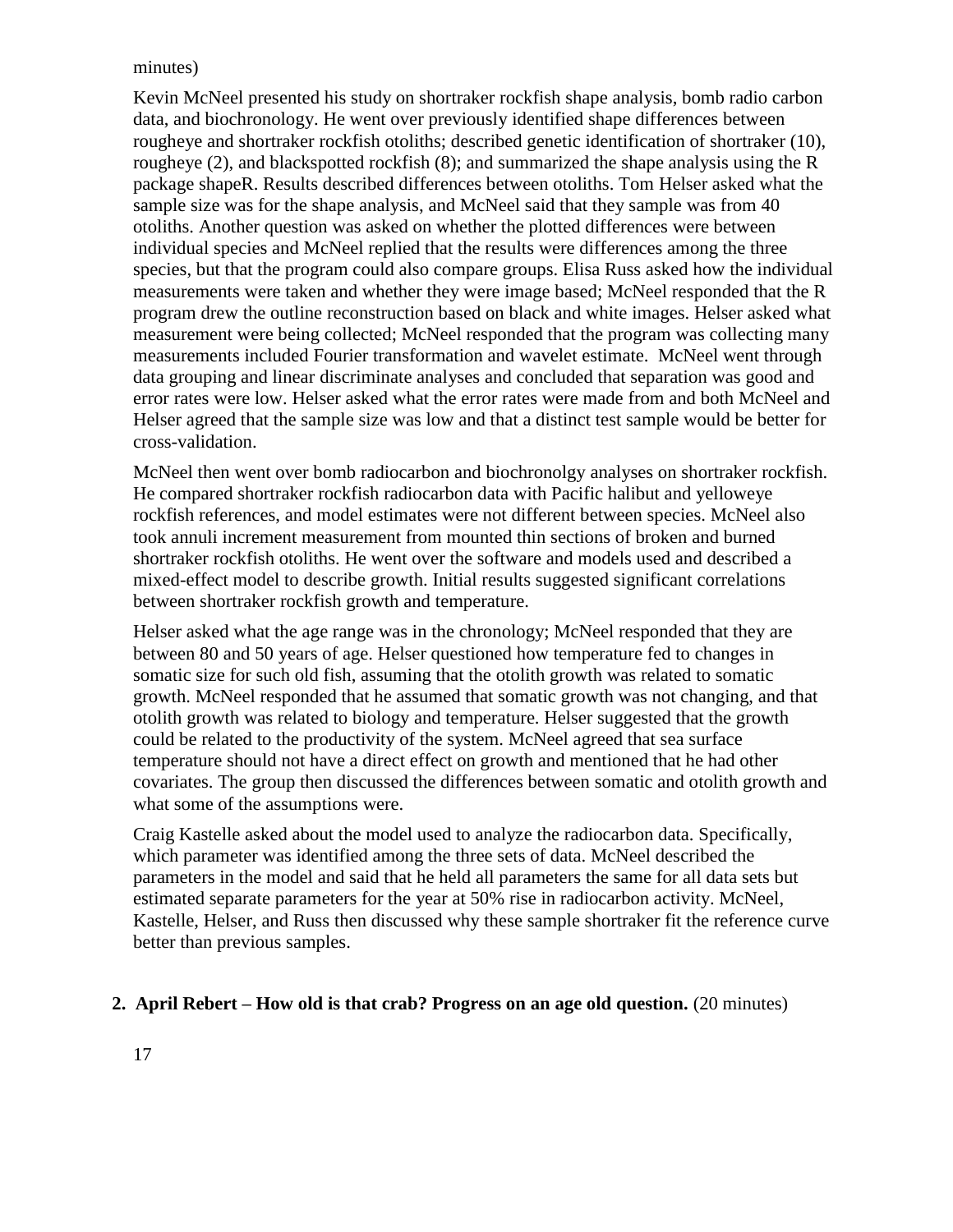April Rebert showed a short film introducing her presentation and summarized the project. Rebert mentioned that bands were found in gastric mills and eyestalks of red king crab and snow crab, and in the eyestalks of spot shrimp. The project goals were to find which structures have the best banding patterns and to do validation. Objectives were to look at sections and compare band counts between size groups, and to look at calcein work. Rebert established a method for processing the three species and sectioned all structures across the entire length. They then applied a readability code to all sections to find which structures had visible bands. Band criteria was then developed with collaboration from Dr. Raouf Kilada and Jesse Leland. They used five specimens per species and established boundaries between cuticle layers and what a complete band might be. They took these reference specimens and tested them among four age readers on red king crab so far. Rebert showed examples of growth patterns in crab. Helser ask what the conventional age of the animals is, and Rebert replied that red king crab can be 20, snow crab are younger, and spot shrimp can be around 10 years. For initial evaluation, the group is only assigned clarity, but ages were done for red king crab and Rebert summarized precision.

For calcein studies, Tanner crab, red king crab, and spot shrimp were exposed to two levels of calcein for 24 hours, their hard parts were harvested at different intervals after exposure, the structures were cut and imaged with confocal microscopy, and red channel images were subtracted from green channel images to expose the calcein mark. Rebert noted marks on the potential growth edge of red king crab and Tanner crab, but that the mark flooded the spot shrimp structures. Rebert overviewed the work so far and then mentioned future histological work to ensure whether the endocuticle is retained during molt and whether band counts change across shell condition. Rebert then ended her talk with another short film.

Bethany Stevick asked whether they were able to get known age red king crab from captive rearing programs. Rebert answered that they had three known age specimens from the Kodiak lab, but that they were small. These specimens were going to be used in references and for histology work. Helser commented that the specimens could be marked with calcein and held in the lab for several years. Rebert mentioned that the calcein work was a pilot to see if the mark was retained through molting and the work will be continued.

### **3. Craig Kastelle – Elevating the management tier of commercially important rockfish: II-Age determination and accuracy.** (20 minutes)

Craig Kastelle presented work on a North Pacific Research Board funded project to evaluate the criteria and reading precision and produce a bomb produced age validation for red striped and harlequin rockfish. The age method is the typical break and burn method described in the AFSC age determination manual and fish collections were made between 1977 and 2015. Approximately 300 specimens with birth years between 1958-1970 were chosen and 40 random specimens for each species were selected to target the range impacted by bomb radiocarbon. Kastelle then showed examples of the broken and burned otoliths to describe method and then showed that the first two years were removed from each otolith to be sample at Woods Hole. These samples were compared to two reference chronologies: Piner and Wischniowski 2004, and Wischniowski's more recent reference from the Bering Sea. They used a five-parameter model and focused on the year of mean rise parameter. The year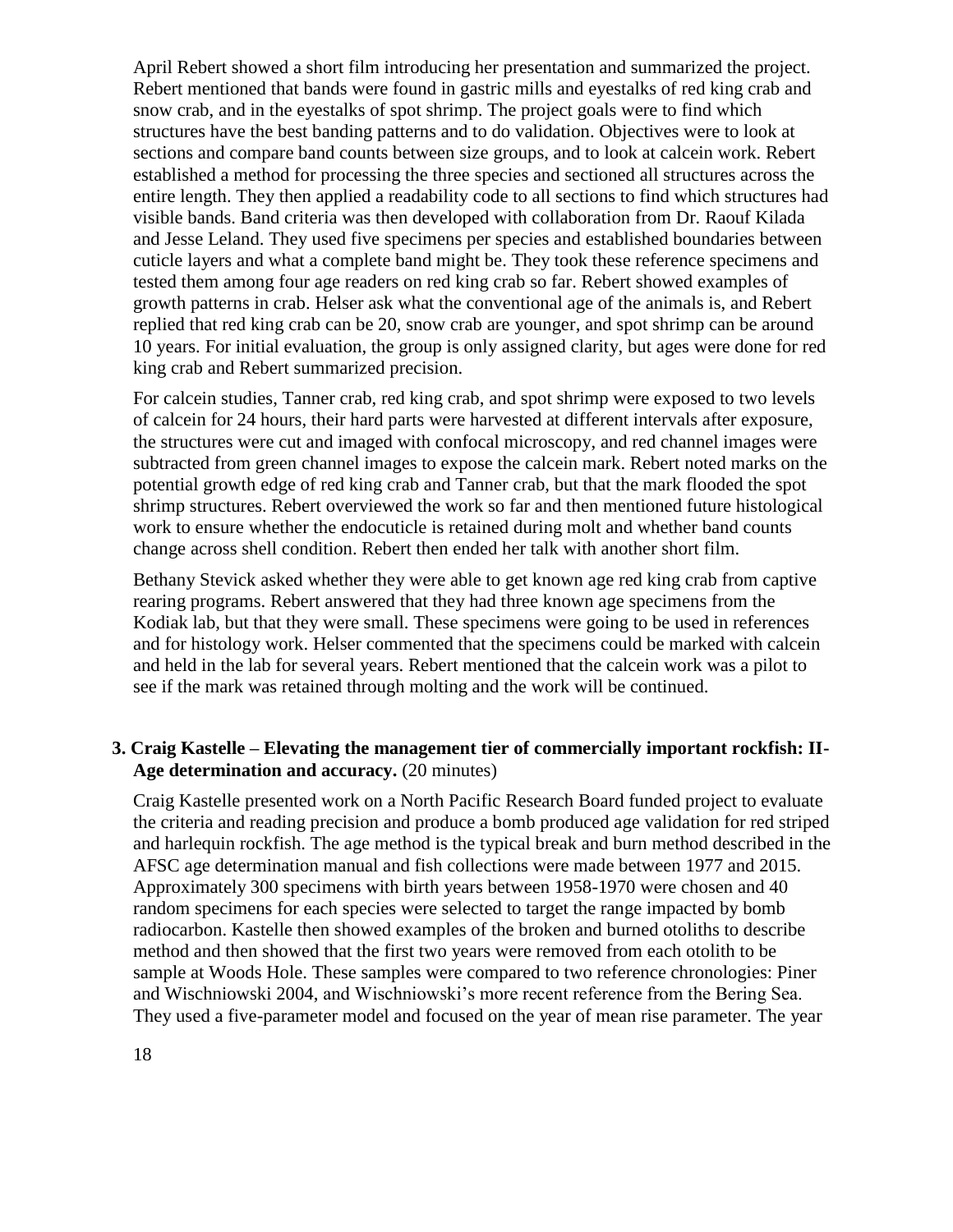of midrise was around 1963 for the Gulf of Alaska reference collection. For precision results, fish were aged four to six times and Kastelle showed results from two paired reads. There were no young fish, because their ages did not fall within target bomb radiocarbon years. Percent agreement was 46%, the APE was high, and the CV was 4.4. For  ${}^{14}C$ , the estimated year of midrise was also 1963. The distribution of the parameter showed a 50% probability of under aging by 0.5 years, and underageing by more than one year is 30%. Helser added that reader agreement was also about 50%, and that included plus or minus one year is 80%. So, the precision for this rockfish was good. For harlequin, the percent agreement was good, the specimens were much older. For  ${}^{14}C$ , the midpoint for the harlequin model was about 1966, so this indicates that there is a high probability of under aging by several years (about 50% probability of under aging by 3.5 years). Results suggested that redstriped rockfish were aged correctly and harlequin were potentially under aged by several years. This will help inform pattern criteria. Helser added that the study also increased the maximum longevity of the two species to 76 years for harlequin, and 45 years for red striped rockfish. These have been used to update management reference points. Kastelle clarified that these were not the same specimens that were submitted to  ${}^{14}C$  analysis but were part of the larger group that used the same methods. Helser also mention that they are working on a model that incorporates age reader uncertainty into the radiocarbon analysis to get a true probably given age ranges.

McNeel noted two outlying specimens on one of the <sup>14</sup>C comparisons. Kastelle mentioned that those could have been large errors that need to be looked at. Helser suggested that these may be errors, or these specimens may not fit the assumptions of the bomb carbon analyses. Kastelle suggested that they may have been in a different location and Helser said that most analyses generally see several outliers. Helser also mentioned that they are planning a coastwide analysis for thornyhead rockfish that could include multiple agencies.

#### **Wednesday, April 5, 2017**

### **IX. Call to order:**

Chris Gburski called the CARE meeting to order at 8:38am. Afterwards Elisa Russ went over TSC-CARE recommendations to clarify recommendations. In the 2015 recommendations to CARE, TSC thanked CARE for its work, but was discouraged that no best storage practice was decided upon. TSC asked that CARE continue work at the 2017 meeting and prepare a report of agency practices. Russ remarked that CARE has produced a list of practices, but that there is no consensus on the best practice. TSC was going move this request forward to the US Groundfish Management Team to pass this request onto the Council's Science and Statistical Committee to produce a study proposal on the best practices for otolith storage. TSC also acknowledged ergonomic issues and supported agencies working within to address issues. The TSC further supported non groundfish related work but reminded CARE that the original mandate is to work with groundfish and shellfish work need not be included on further TSC reports. Russ and CARE members clarified that groundfish are largely fish besides shellfish, salmon, and herring. Russ further summarized that TSC acknowledged the timing of CARE and that a summary of the CARE meeting could be submitted immediately following the meeting.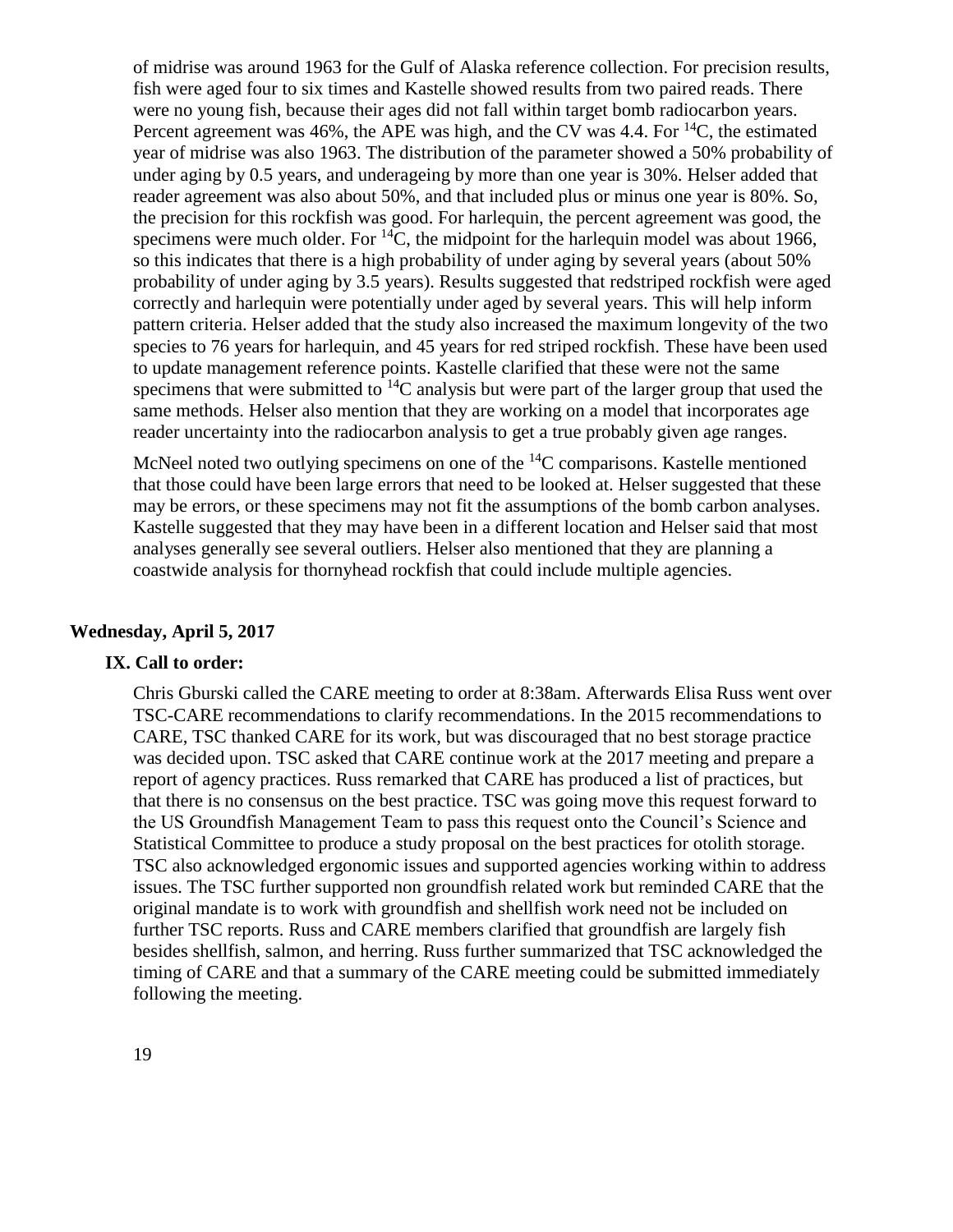In the 2016 TSC recommendations, the TSC recommended to its parent committee that otolith storage be included as a five-year research priority. This was included and communicated to the Secretary of Commerce. The TSC removed the TSC-CARE recommendation since the research priority was developed. Craig Kastelle and Russ tried to clarify what was expected of CARE members. Kastelle and Russ recommended that a working group be developed to help on the subject.

#### **X. Workshops, working groups, hands-on microscope work [8:30-5:00]**

#### **b. Rougheye rockfish workshop [9:00 – 12:00] Imaging Room 1110**

The goal of this workshop was to look at early growth years and investigate any inter lab/agency ageing criteria for rougheye rockfish. Additionally, mixed species with rougheye rockfish (i.e., blackspotted rockfish) were discussed. Attendees viewed annotated rougheye rockfish break and burn otoliths on dissecting microscopes at imaging workstations. Samples were provided by the AFSC and ADF&G. Measured early year (first year) growth patterns and size from different regions were compared. Jeremy Harris (AFSC) provided support while using imaging software to calibrate measurements and scale bars for first year growth bands. Kevin McNeel brought young rougheye otoliths from North Gulf of Alaska with fish length and otolith length, height, and weight. From Harris's measures, the group identified identifiable first annulus with 1-1.5 mm dorsal-ventral width. They also discussed plus growth, clarified potential differences, and discussed differences in processing (i.e. breaking or cutting otoliths and using water dishes to clear whole otoliths). Betty Goetz (AFSC) and McNeel suggested the port samplers should collect young rougheye released during adult female sampling to get a better idea on the size of otolith between 0 and 1-year-old. There were 13 participants from AFSC, ADF&G, CDFO, and NWFSC.

Betty Goetz suggested that agencies talk about the research they were involved with rougheye, blackspotted, and shortraker rockfish. Harris and Charles Hutchinson (AFSC) are involved in research working on blackspotted, rougheye, and shortraker genetically identifies specimens. Lance Sullivan commented that the NWFSC is also going to work on a collection of potential blackspotted and rougheye rockfish. The workshop went back to the Traynor Room to go over shape analysis using shapeR. McNeel walked through an analysis of rougheye, blackspotted, and shortraker rockfish that he ran on previously tested specimens. Harris and Hutchinson commented that rougheye/blackspotted rockfish could impact results and that they had 19 out of 700 rougheye/blackspotted hybrids in their sample. McNeel commented that there was no indication of hybridization within the samples he tested. During the analysis, Joan Groot commented that readers at CDFO noted two distinct rougheye rockfish otolith patterns and felt that these might be related to rougheye and blackspotted. Harris commented that individuals at AFSC likely couldn't distinguished between the two species based on the shape of the whole otolith without analysis. After McNeel's demonstration, he told the group that the R script would be uploaded to the CARE forum.

### **B. Lingcod Workshop [10:30 – 12:00] (Imaging Room 1110 for ageing, Groundfish Lab 1125 for structure prep.)**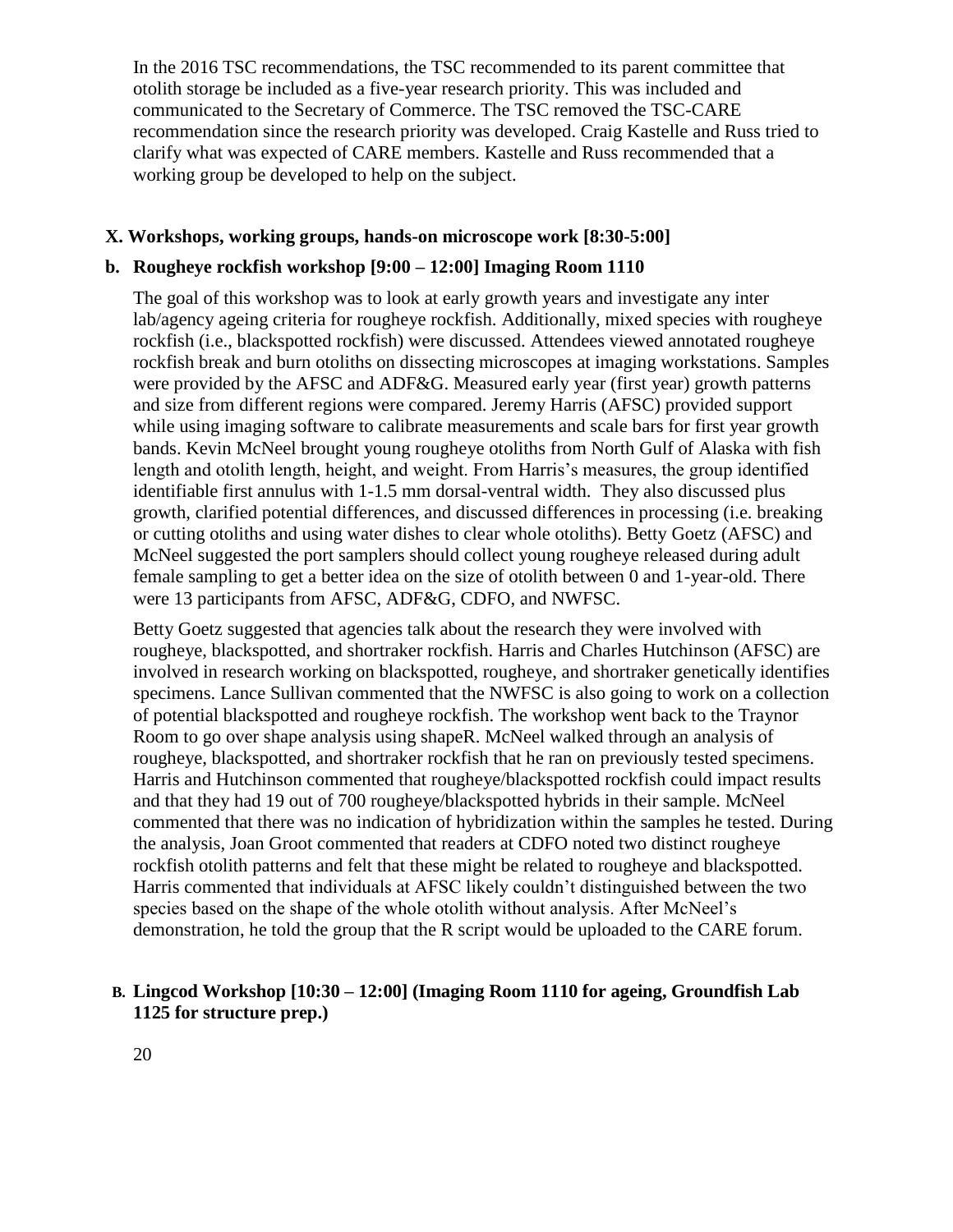Comparative age structures (i.e., sectioned fin rays, whole vertebrae, and otoliths) and ageing was discussed at this workshop. Andrew Claiborne (WDFW) began the workshop with a PowerPoint presentation 'Lingcod ageing & structure comparison.' Nikki Atkins (NWFSC) demonstrated lingcod fin ray preparation (pinning and drying) prior to sectioning and slide mounting for ageing. There were 14 participants from WDFW, AFSC, ADF&G, CDFO, and NWFSC.

# **XI. Scientific PowerPoint Presentation Continued [1:00 – 1:45]**

### **1. Tom Helser - Fish Tales: isotopes, trace elements and increments, and what they tell us.**

Tom Helser overviewed recent research projects and results. Helser started by acknowledging AFSC project members and funding agencies including NSF, University of Wisconsin Madison, Smithsonian, WISC SIMS, NPRB, OSU, and Woods Hole. He then went on to describe isotope, radiocarbon, and trace element work that AFSC has worked on for the sake of age validation, describing fish-climate relationships, and fish migration. Specifically, Helser summarized yellowfin sole research on how otolith increments, and somatic growth relate to temperature and climate change. He summarized how radiocarbon is tested and how that can change across geography and latitude. Helser emphasized the difference between processing error and observation error and making sure that the reference is appropriate for the test sample; he also emphasized that bomb radiocarbon analysis needs to be evaluated on the test sample and reader error to see what differences can be detected. Recently, their laboratory looked at bomb radiocarbon for harlequin rockfish, northern rockfish, and longnose skate. Helser described <sup>18</sup>O sampling and analysis to identify individual annuli. They were able to estimates probabilities of individual biases: 60% no bias, 25% overaged 1, and 10% underage by 1. AFSC has also used the ion microprobe to get better otolith sampling resolution. This work has been applied to Pacific cod survey otoliths, and those found in midden heaps. They found that for large otoliths, the micro milling produced similar quality data to the ion probe, but with smaller otoliths, the probe may be necessary. In addition to the validation and temperature work, they also looked at stock connectivity. They evaluated several trace chemicals (lithium, magnesium, strontium, barium, manganese, boron, and lead) using eulachon and cod. With eulachon, they found strong separation between the Bering Sea and Oregon, and they found that they could validate some age estimates using nearshore migration trends. For juvenile Pacific cod, there was a lot of variation temporally in a location. They also did work with Korean researchers using genetics (RADs) and trace elements analyses; they found that the genetic differences mirrored the microchemistry with value added. Helser reviewed the otolith chemistry in relationship to oceanography and runoff and suggested relationships but emphasized that water samples be collected for any study to compare. Helser overviewed statistical analysis of geoduck chronology data and proposed a way to include measurement error. They are also working on Pacific Ocean perch chronologies in the Bering; Helser noted some interesting temperature trends and trends related to the 1980 climate shift. AFSC also looked at Arctic cod and saffron cod using break and burn and thin sectioning. They found that  $^{18}O$  sampling supported that annuli counts corresponded with chemical peaks. Helser also mentioned that they have been working with Ben Laurel in Newport, Oregon looking at temperature optimums in cod, establishing otolith  $^{18}O$  relationships, and comparing laboratory growth experiments with wild caught fish to evaluate climate conditions. Finally, Tom Helser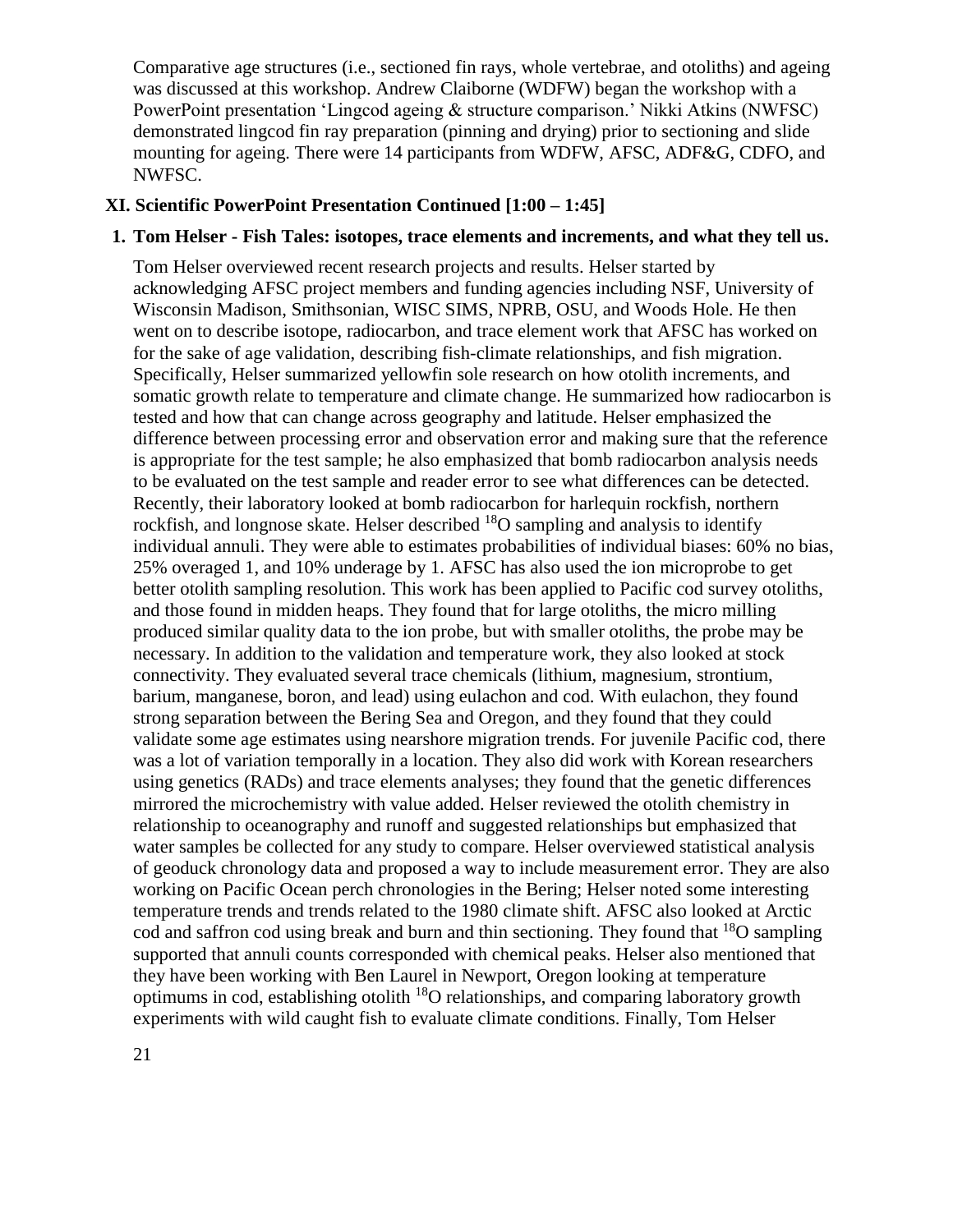overviewed their use of the Bruker TANGO FT-near infrared spectrometer. Helser overviewed the machine, went over their use and comparisons of wet and dry otoliths. He mentioned that the machine hits the otolith with energy and the excitation is scanned in the infrared spectrum. The machine then interprets the signal as an age using Fourier transformations and an age calibration based on previous age. They investigated walleye pollock age estimates and precision with reader assigned ages and found that there was a +/- 1-year agreement with the reader  $(RNS<sup>2</sup>$  of 0.5) and have also assessed otoliths from arrowtooth flounder and Pacific cod.

Break 2:15 – 2:30

#### **XII. Workshops, working groups, hands-on microscope work (continued) [2:00-5:00]**

#### **C. Longnose Skate Workshop (Imaging Room 1110)**

The goal of this workshop was for standardizing age determination protocols across multiple ageing labs through investigating a reference collection of vertebra thin sections and images from a validated ageing method. Chris Gburski and Beth Matta from the AFSC described images of thin sections and pointed out defining features as well as growth zones. They showed annotated images and specimens (under stereo scopes) to demonstrate hematoxylinstaining effects. Chris explained how water helps reduce glare of thin sections under reflected light but oil, while it reduces glare, tends to blur the pattern with time. Beth described how "birth marks" or "birth bands" (emergence from the egg case) are indicated by a slight change in the angle of the thin section. The current maximum age for longnose skate (18 years) was given. For validation efforts, Chris and Beth showed bomb radiocarbon data with a cluster of data suggesting potential issues with the analysis. Regarding precision efforts, they mentioned that structures were exchanged for ageing between AFSC, Pacific Shark Research Center/Moss Landing Marine Laboratories, and DFO. Both Chris and Beth mentioned they were trained on criteria at Moss Landing. The group looked at specimens and attempted band counts, and then Chris and Beth lead the group on a tour of the processing lab (showing saws, resins, and molds). Individuals took turns at the microscopes and imaging stations (including looking at 1-year-old specimens). Beth described life history events and biological differences between regional populations. Finally, Beth mentioned it might be worth trying the Mutvei's staining solution (that Bethany Stevick-WDFW mentioned earlier in the CARE meeting) to improve pattern clarity. Individual discussion included graduate work with Morgan Arrington (AFSC, University of Washington-Seattle) and lighting conditions (Morgan, Chris, Beth, and Tyler Johnson-NWFSC. There were 6 participants from AFSC, ADF&G, NWFSC, and ODFW.

- **1.** Working Groups (Traynor Room and Room 2079)
- **2.** Hands-on microscope work and calibration (Traynor Room)

A total of seven readers reviewed four species during the hands-on workshop at microscopes, mainly for calibration between age readers and agencies. Members aged black rockfish, yelloweye rockfish, eulachon, and Pacific Ocean perch. A demonstration for preparing (pinning and drying) lingcod fin rays was demonstrated by Nikki Atkins (PSFMC). See species aged, participating members, and agencies in Table 2.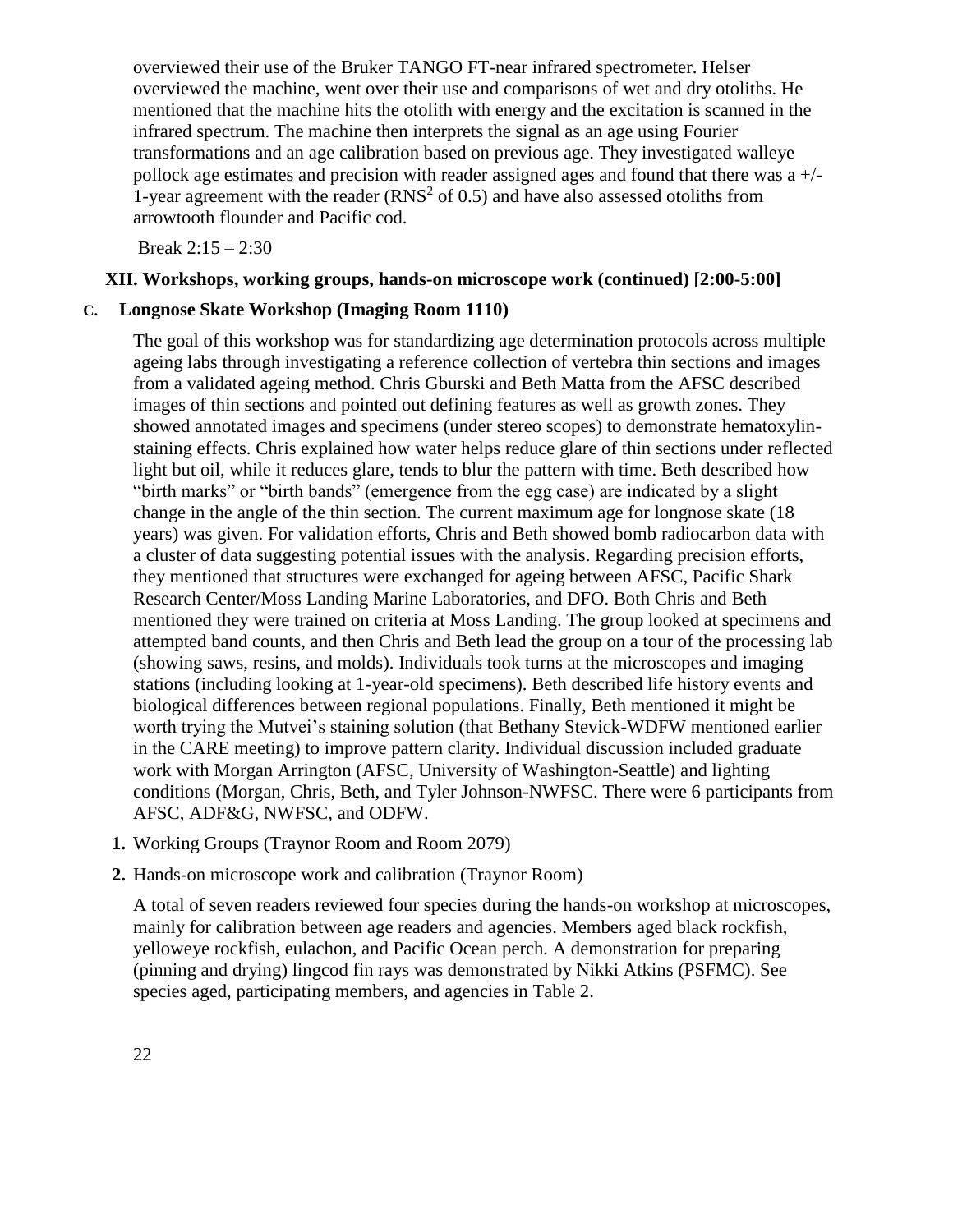CARE Social at the Wedgwood Ale House and Café-see sign-up sheet and directions (5:30- 9:00)

# **Thursday, April 6, 2017**

## **XIII. Recommendations [8:30 – 9:00]**

Chris Gburski (AFSC) 2017 CARE Chairperson (Chris Gburski) called the meeting to order at 8:37 am. He thanked Delsa Anderl and Craig Kastelle for organizing the social and provided an updated schedule to the group. Elisa Russ summarized updates to CARE recommendations.

## **CARE to CARE 2017**

- A. Recommends the CARE Manual working group finalize and add the following sections to the CARE Manual on Generalized Age Determination and distribute the updated version of the manual to the CARE membership by June 1, 2017 with the finalized version to be submitted to the website working group by June 30, 2017 for posting on the CARE website:
	- 1. Lingcod Otolith Ageing Procedures section;
	- 2. Sablefish Ageing Procedures section;
	- 3. Thin Sectioning Method section add a section under the General Ageing Procedures;
	- 4. Add section on baking otoliths under General Otolith Ageing Procedures;
	- 5. Ergonomics section including equipment checklist as appendix;
- B. Recommends the Manual working group continue the revision and expansion of the CARE Manual on Generalized Age Determination with the following sections drafted or revised by May 1, 2018 for review and addition of edits to the manual by the 2019 CARE meeting:
	- 1. Walleye Pollock Ageing Procedures section (use AFSC manual as starting point);
	- 2. Spiny Dogfish Ageing Procedures section summary of spiny dogfish age determination paper by Dr. Cindy Tribuzio;
	- 3. Rockfish Ageing Procedures section;
		- a. Edit to avoid redundancy with Thin Sectioning section;
		- b. Revise/move some information to General Otolith Ageing Procedures section where appropriate;
	- 4. Remove documentation sections regarding changes to CARE Manual
		- a. See Recommendation C to post archived editions.
		- b. Remove 2015 recommendation to add Acknowledgements section.
- C. Recommends the CARE Manual working group submit archived editions of the CARE Manual to the website working group for posting on the CARE website to preserve historical records.
- D. Recommends that the CARE Forum be continued.
	- 23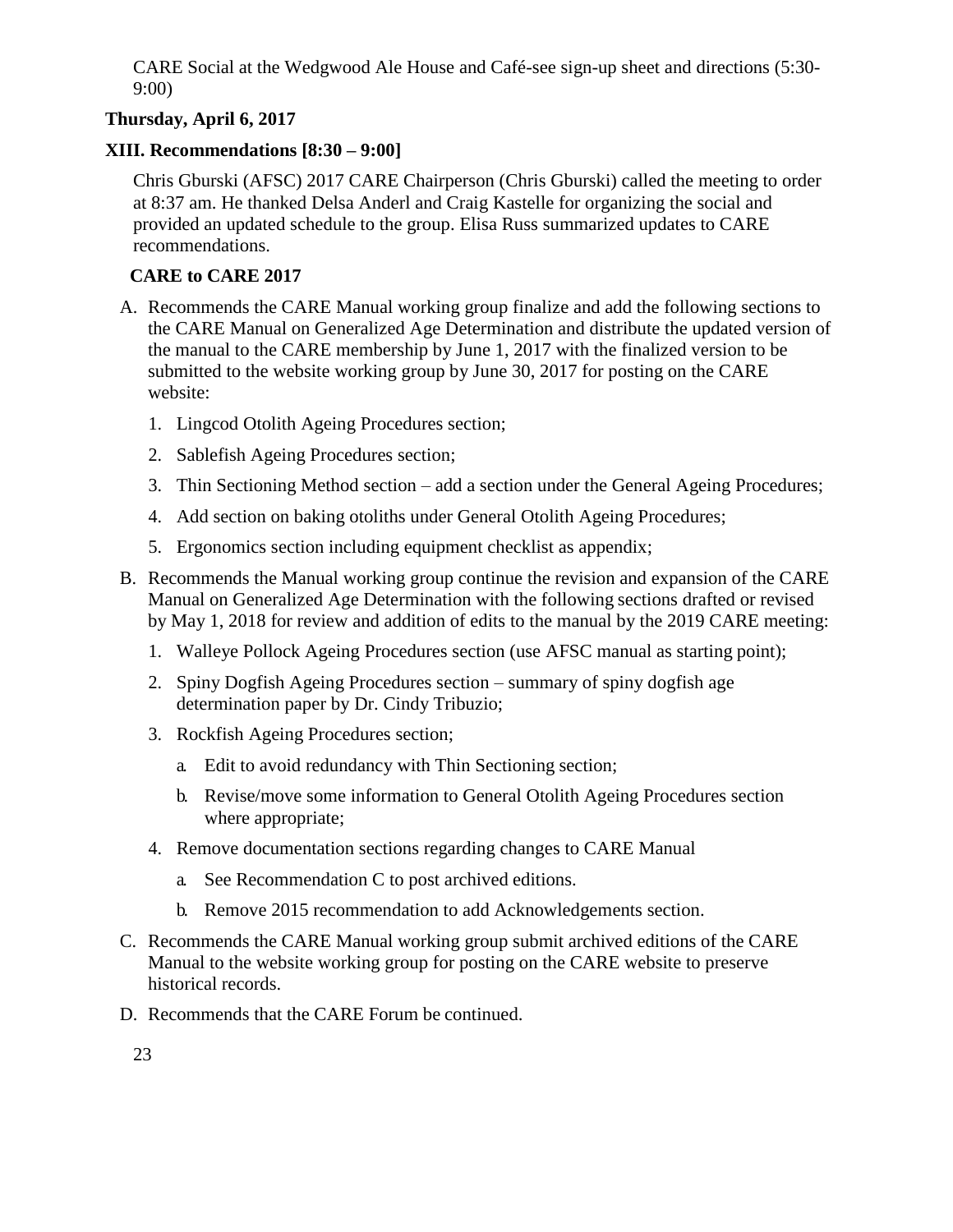- E. Recommends the website working group continue to refine the searchable publication database to be housed at ADF&G, Juneau, so that relevant information is more accessible to the age reading community and stock assessors. Recommend CARE members enter publications into the database using the online form to populate the database. Recommend publications page includes full list of all publications with searchable feature at the top of page with a link to the publication entry form by CARE 2019. Verify online publication permissions prior to adding publication or abstract; may add abstract if not allowed to post full publication.
- F. Additional recommendations for the website to be completed prior to the 2019 meeting are as follows:
	- 1. Add information at the top of the Species Information page to "Check with specific agency about changes in historical techniques"; report that "Methods listed are for most recent reporting year," or adjust in conjunction with changes incorporated in Recommendation G;
	- 2. Add table for agency contacts with e-mail address of agency leads and information on age readers and species (to be completed by April 30, 2017);
	- 3. Update agency production numbers annually (update website with current production numbers by April 30, 2017), and
		- a. Include methods for current year and use appropriate codes  $(B&BN = Break-$  andburn,  $B\&BK = Break-and-bake$ ;
		- b. Update Species Information page to include new codes;
		- c. Edits such as consistent capitalization on the Species Information page;
- G. Recommends the Website subcommittee continue to research the possibility of converting the CARE website and CARE Forum to a different technology (Joomla is out-of-date and it requires a major undertaking to update to new version). The website working group will research software options and make a recommendation (e.g., WordPress, Drupal, or new version of Joomla).
- H. Recommends that an Otolith Storage Ad-Hoc working group be created to address the issues of short and long-term storage of otoliths with a complete report reviewed by membership for CARE 2019. This is in response to prior TSC to CARE recommendations and due to the issue of otolith storage becoming a 2017-2021 research priority for the North Pacific Fishery Management Council. It is imperative that the historical archive of age structures is preserved.
- I. Recommends the Charter Working Group revise the charter and submit it to CARE membership for approval by 2019 meeting; changes to include:
	- 1. Information on timelines including preparation of TSC report following same year CARE meeting;
	- 2. Submission of production numbers (species aged table); and
	- 3. Chair coordination with host agency regarding meeting logistics.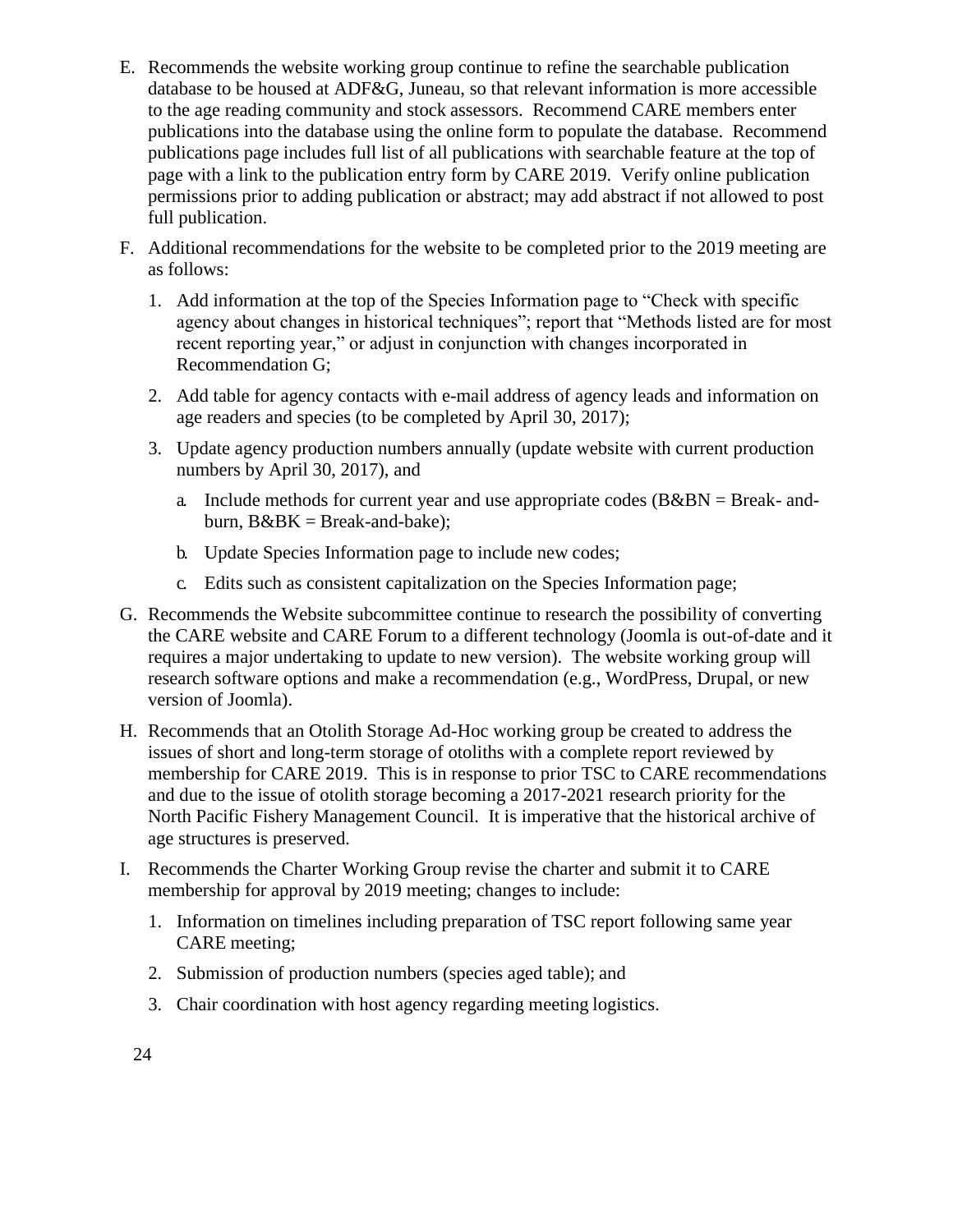- J. Recommends that the Sablefish Ad-Hoc working group produce a final report summarizing their work to be published on the CARE website by the 2019 meeting with possible publication as a formal report.
- K. Recommends that a Skate Ad-Hoc working group be created for standardization of age determination methods; this project already has funding through NOAA Fisheries.
- L. Recommends that a Rougheye/Blackspotted/Shortraker Rockfish Ad-Hoc working group be created for addressing mixed sample issues involving these three, long-lived species and possibly other slope rockfish species.
- M. Recommend posting list of maximum ages on CARE website (or link to lists on AFSC and ADF&G/ADU - Juneau, websites). Recommend developing a process to update maximum ages including a CARE age structure exchange between appropriate agencies (age structure exchange may be done at CARE meeting to minimize transport and maximize efficiency).

CARE to TSC 2017

A. CARE recognizes that otolith storage was approved as a 2017-2021 research priority for the North Pacific Management Council. CARE appreciates that the TSC recognizes that CARE members are experts in the field of otolith reading and storage, and are thus best suited to develop and use best practices. As requested by the TSC, CARE has initiated this process to document structures and storage methods currently in use (by species and agency) with information on their benefits and deficits. This request has been addressed by creating an ad-hoc working group to report on current procedures for short and long-term storage of otoliths by CARE agencies and produce a document to support this research priority.

## **XIV. Concluding CARE Business [9:00 –10:00]**

1. Symposia updates

Several members reported attending the 2016 Western Groundfish Conference 2016 in Newport

2. Administration nominations

Chris Gburski and Lance Sullivan will end service as CARE Chair and Vice Chair on June 30. The group nominate and voted in Kevin McNeel as Chair, Barb Campbell as Vice Chair, and Nikki Atkinson as Secretary for the 20th meeting.

3. Schedule and location of 2019 meeting

The group could not meet a consensus on the next location for the 2019 CARE meeting. Several agencies offered to potentially host, but the group decided to send out a list of possible meeting locations by December 2017 and see if there are current travel and building limitations.

## **XV. CARE Business Meeting Adjourns [10:03]**

Table 1. Attendees of the CARE Conference, April 4-7, 2017, Seattle, Washington, U.S.A.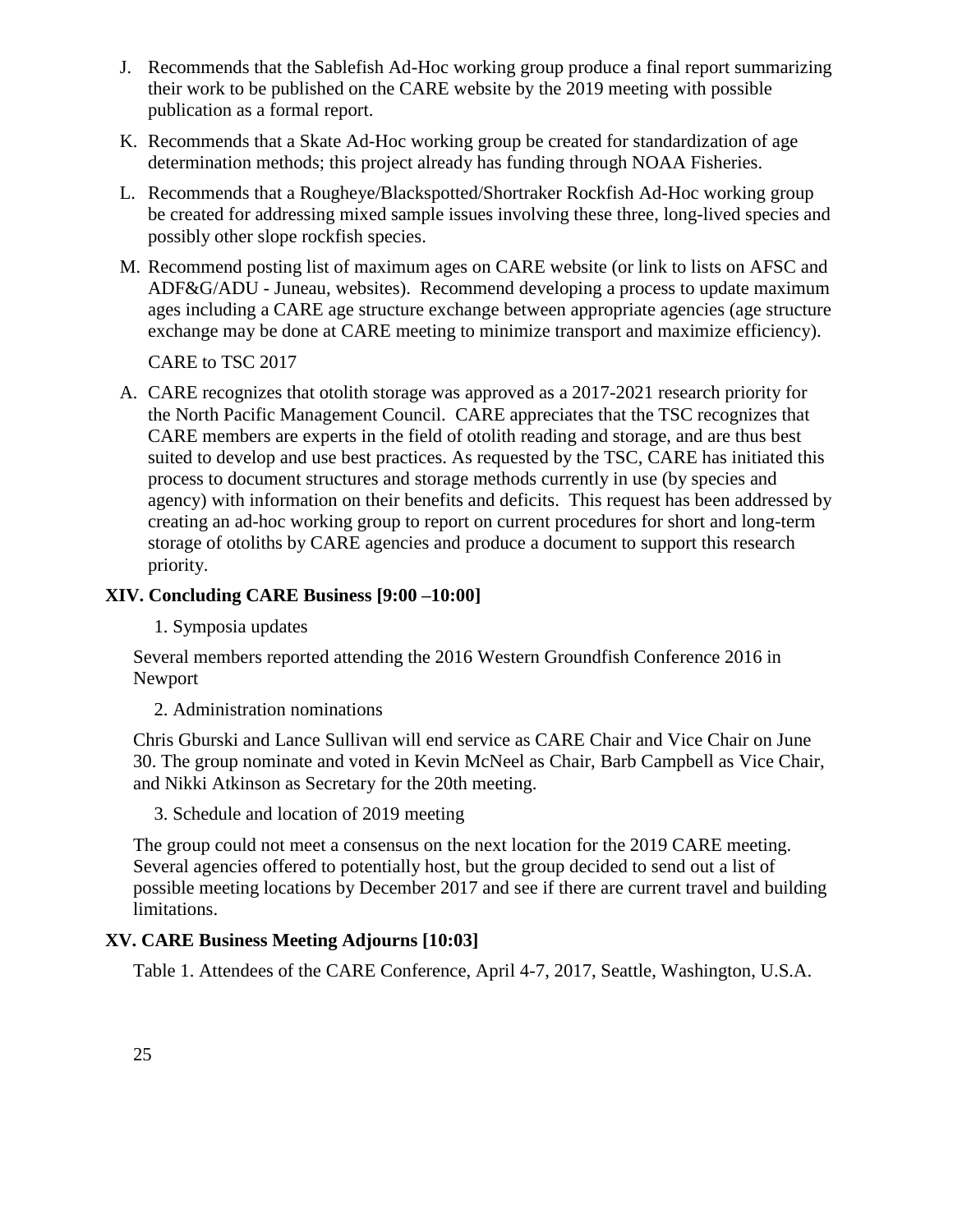| Last name     | First<br>name  | Agency      | Location | Country    | Email                             |  |
|---------------|----------------|-------------|----------|------------|-----------------------------------|--|
| Pollak        | Andrew         | ADF&G       | Homer    | <b>USA</b> | andrew.pollak@alaska.gov          |  |
| <b>Russ</b>   | Elisa          | ADF&G       | Homer    | <b>USA</b> | elisa.russ@alaska.gov             |  |
| McNeel        | Kevin          | ADF&G       | Juneau   | <b>USA</b> | kevin.mcneel@alaska.gov           |  |
| Rebert        | April          | ADF&G       | Juneau   | <b>USA</b> | april.rebert@alaska.gov           |  |
| El Mejjati    | Sonya          | ADF&G       | Kodiak   | <b>USA</b> | sonya.elmejjati@alaska.gov        |  |
| Anderl        | Delsa          | <b>AFSC</b> | Seattle  | <b>USA</b> | delsa.anderl@noaa.gov             |  |
| Arrington     | Morgan         | <b>AFSC</b> | Seattle  | <b>USA</b> | morgan.arrington@noaa.gov         |  |
| Benson        | Irina          | <b>AFSC</b> | Seattle  | <b>USA</b> | irina.benson@noaa.gov             |  |
| <b>Brogan</b> | John           | <b>AFSC</b> | Seattle  | <b>USA</b> | john.brogan@noaa.gov              |  |
| Gburski       | Chris          | <b>AFSC</b> | Seattle  | <b>USA</b> | christopher.gburski@noaa.gov      |  |
| Goetz         | <b>Betty</b>   | <b>AFSC</b> | Seattle  | <b>USA</b> | betty.goetz@noaa.gov              |  |
| Harris        | Jeremy         | <b>AFSC</b> | Seattle  | <b>USA</b> | jeremy.harris@noaa.gov            |  |
| Helser        | Thomas         | <b>AFSC</b> | Seattle  | <b>USA</b> | thomas.helser@noaa.gov            |  |
| Hutchinson    | Charles        | <b>AFSC</b> | Seattle  | <b>USA</b> | charles.hutchinson@noaa.gov       |  |
| Kastelle      | Craig          | <b>AFSC</b> | Seattle  | <b>USA</b> | craig.kastelle@noaa.gov           |  |
| Matta         | Beth           | <b>AFSC</b> | Seattle  | <b>USA</b> | beth.matta@noaa.gov               |  |
| Neidetcher    | Sandi          | <b>AFSC</b> | Seattle  | <b>USA</b> | sandi.neidetcher@noaa.gov         |  |
| Pearce        | Julie          | <b>AFSC</b> | Seattle  | <b>USA</b> | julie.pearce@noaa.gov             |  |
| Piston        | Charlie        | <b>AFSC</b> | Seattle  | <b>USA</b> | charlie.piston@noaa.gov           |  |
| Short         | Jon            | <b>AFSC</b> | Seattle  | <b>USA</b> | jon.short@noaa.gov                |  |
| TenBrink      | Todd           | <b>AFSC</b> | Seattle  | <b>USA</b> | todd.tenbrink@noaa.gov            |  |
| Williams      | Kali           | <b>AFSC</b> | Seattle  | <b>USA</b> | kali.williams@noaa.gov            |  |
| Campbell      | <b>Barbara</b> | <b>CDFO</b> | Nanaimo  | Canada     | barbara.campbell@dfo-mpo.gc.ca    |  |
| Groot         | Joanne         | <b>CDFO</b> | Nanaimo  | Canada     | joanne.groot@dfo-mpo.gc.ca        |  |
| Wischniowski  | Stephen        | <b>CDFO</b> | Nanaimo  | Canada     | stephen.wischniowski@dfo-mpo.gc.c |  |
| Forsberg      | Joan           | <b>IPHC</b> | Seattle  | <b>USA</b> | joan@iphc.int                     |  |
| Johnston      | Chris          | <b>IPHC</b> | Seattle  | <b>USA</b> | chris@iphc.int                    |  |
| Planas        | Josep          | <b>IPHC</b> | Seattle  | <b>USA</b> | josep@iphc.int                    |  |
| Rudy          | Dana           | <b>IPHC</b> | Seattle  | <b>USA</b> | dana@iphc.int                     |  |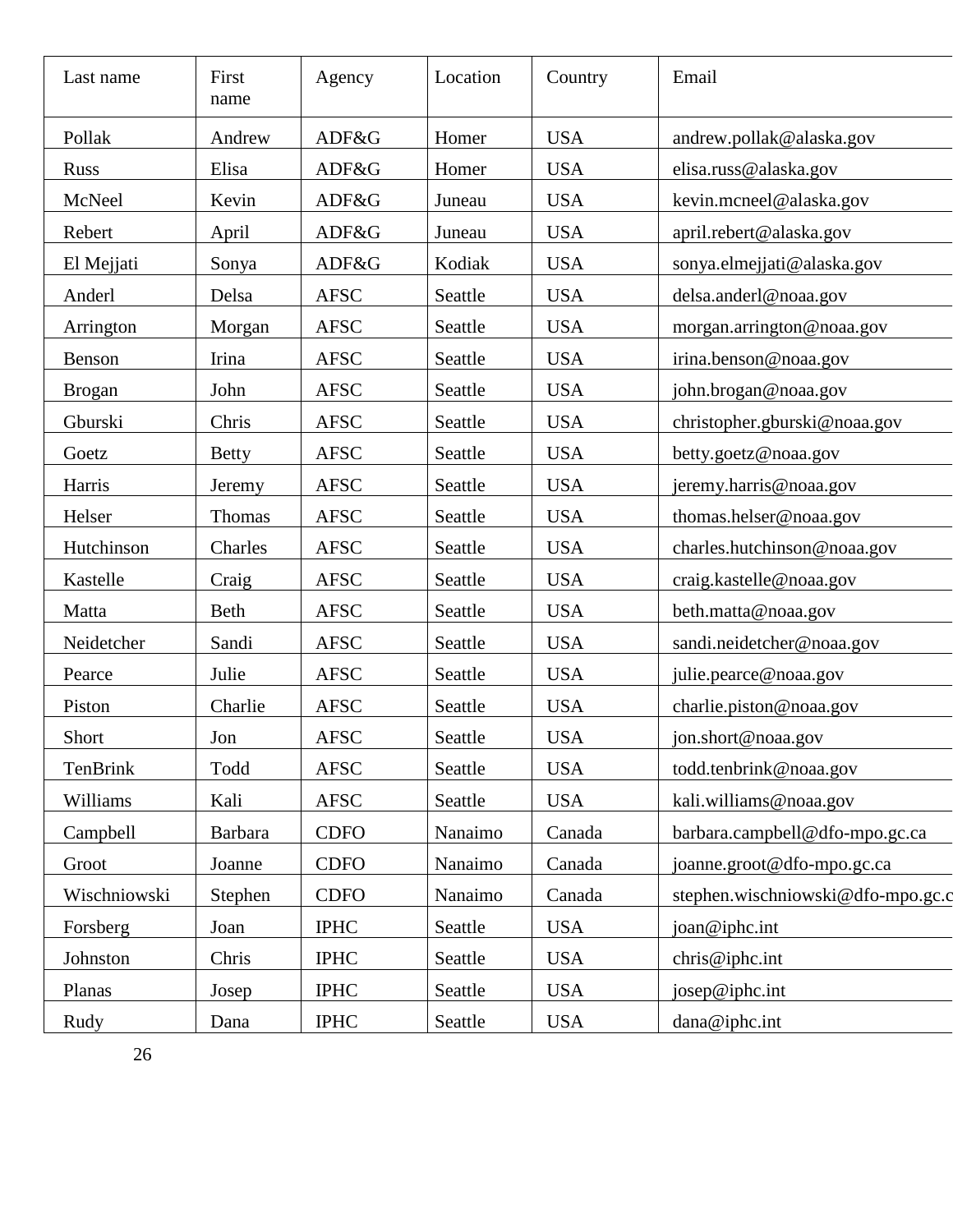| Tobin          | Robert   | <b>IPHC</b>  | Seattle | <b>USA</b> | robert@iphc.int                    |
|----------------|----------|--------------|---------|------------|------------------------------------|
| Atkins         | Nikki    | <b>NWFSC</b> | Newport | <b>USA</b> | nikki.atkins@noaa.gov              |
| Hale           | James    | <b>NWFSC</b> | Newport | <b>USA</b> | james.hale@noaa.gov                |
| Johnson        | Tyler    | <b>NWFSC</b> | Newport | <b>USA</b> | tyler.johnson@noaa.gov             |
| McDonald       | Patrick  | <b>NWFSC</b> | Newport | <b>USA</b> | $pm{\rm c}$ and $\omega$ psmfc.org |
| Sullivan       | Lance    | <b>NWFSC</b> | Newport | <b>USA</b> | lance.sullivan@noaa.gov            |
| Kautzi         | Lisa     | <b>ODFW</b>  | Newport | <b>USA</b> | lisa.a.kautzi@state.or.us          |
| Claiborne      | Andrew   | <b>WDFW</b>  | Olympia | <b>USA</b> | andrew.claiborne@dfw.wa.gov        |
| Hildebrandt    | Anna     | <b>WDFW</b>  | Olympia | <b>USA</b> | anna.hildebrandt@dfw.wa.gov        |
|                |          |              |         |            |                                    |
| Rosenfield     | Sandra   | <b>WDFW</b>  | Olympia | <b>USA</b> | sandra.rosenfield@dfw.wa.gov       |
| <b>Stevick</b> | Bethany  | <b>WDFW</b>  | Olympia | <b>USA</b> | bethany.stevick@dfw.wa.gov         |
| Topping        | Jennifer | <b>WDFW</b>  | Olympia | <b>USA</b> | jennifer.topping@dfw.wa.gov        |

Table 2. 2015 CARE Hands-On "Scope Time" Session – Species Aged, Participants, and Agency.

| <b>Species</b>        | Participants            |              | Comments    |
|-----------------------|-------------------------|--------------|-------------|
| <b>Black Rockfish</b> | Sonja El Mejjati        | ADF&G        | Calibration |
|                       | Lisa Kautzi             | <b>WDFW</b>  |             |
| Yelloweye Rockfish    | Elisa Russ              | ADF&G        | Calibration |
|                       | <b>Andrew Pollak</b>    | ADF&G        |             |
|                       | <b>Patrick McDonald</b> | <b>NWFSC</b> |             |
| Eulachon              |                         | <b>WDFW</b>  | Calibration |
|                       |                         | <b>DFO</b>   |             |
|                       |                         | <b>NWFSC</b> |             |
| Pacific Ocean Perch   | <b>Betty Goetz</b>      | <b>AFSC</b>  | Calibration |
|                       | James Hale              | <b>NWFSC</b> |             |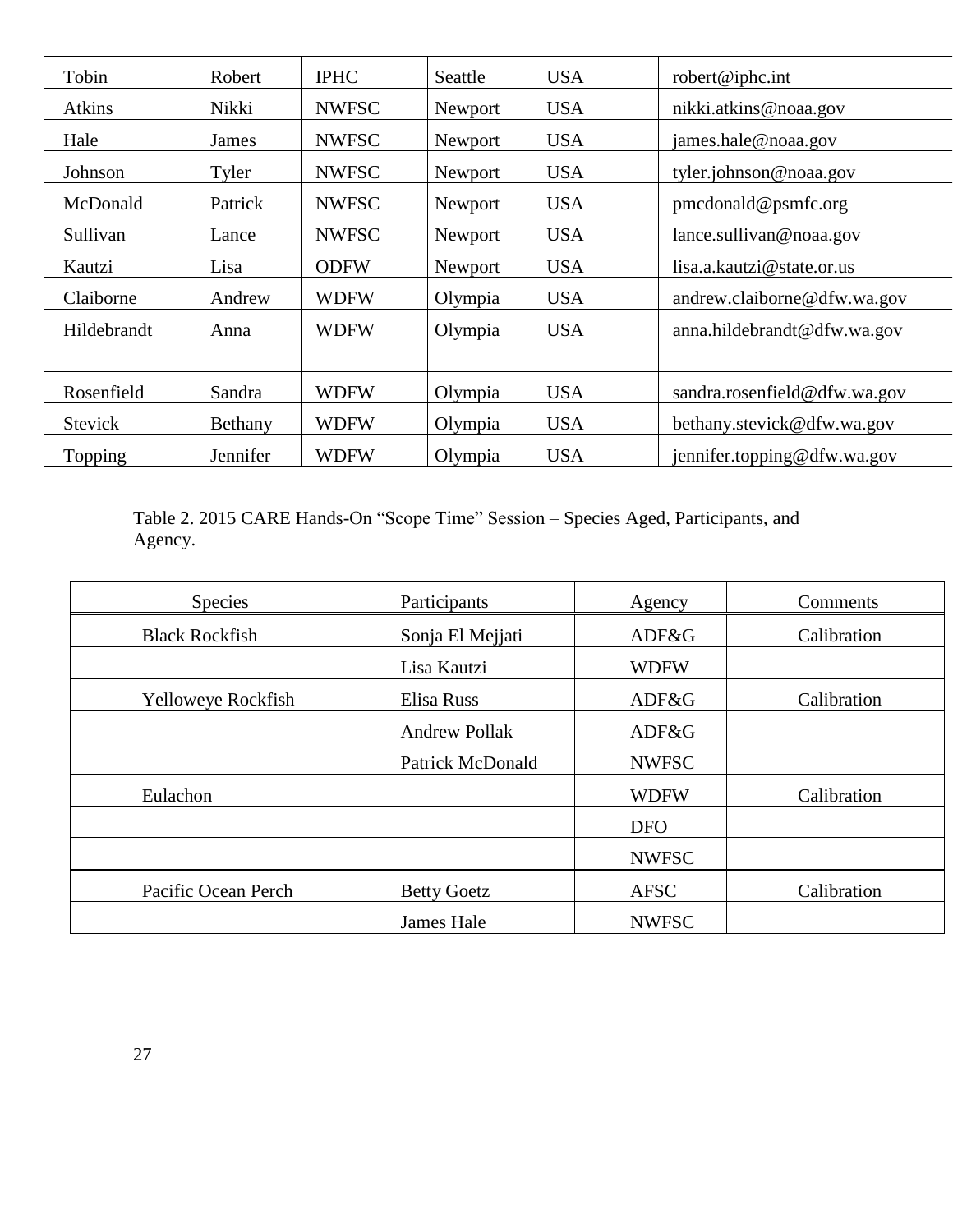Table 3. CARE age structure exchanges initiated in 2016.

| Exchange |                 | Originating              |                         | Coordinating |
|----------|-----------------|--------------------------|-------------------------|--------------|
| ID No.   | <b>Species</b>  | Agency                   | Coordinator             | Agency       |
| 16-001   | Pacific herring | $\mathbb{C}\mathrm{DFO}$ | Joanne Groot            | <b>WDFW</b>  |
| 16-002   | Pacific herring | <b>WDFW</b>              | <b>Andrew Claiborne</b> | CDFO         |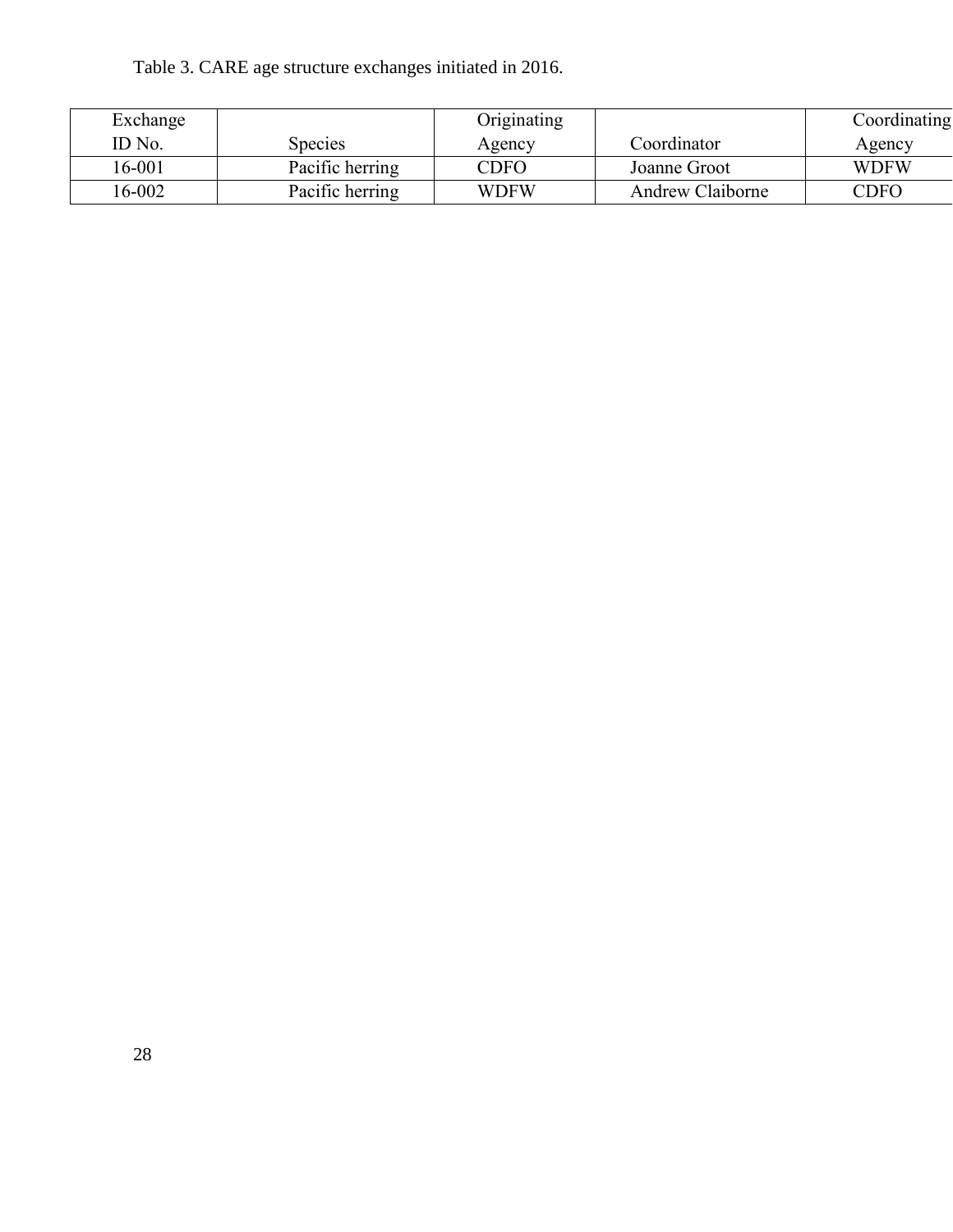Figure 1: Attendees of the 2017 CARE Conference, April 4-7, 2017 Group Photo.





Nineteenth Biennial Meeting of the Committee of Age Reading Experts

Working Group of the Canada – US Groundfish Committee TSC AFSC Sand Point Facility, NOAA Western Regional Center April 4 – 6, 2017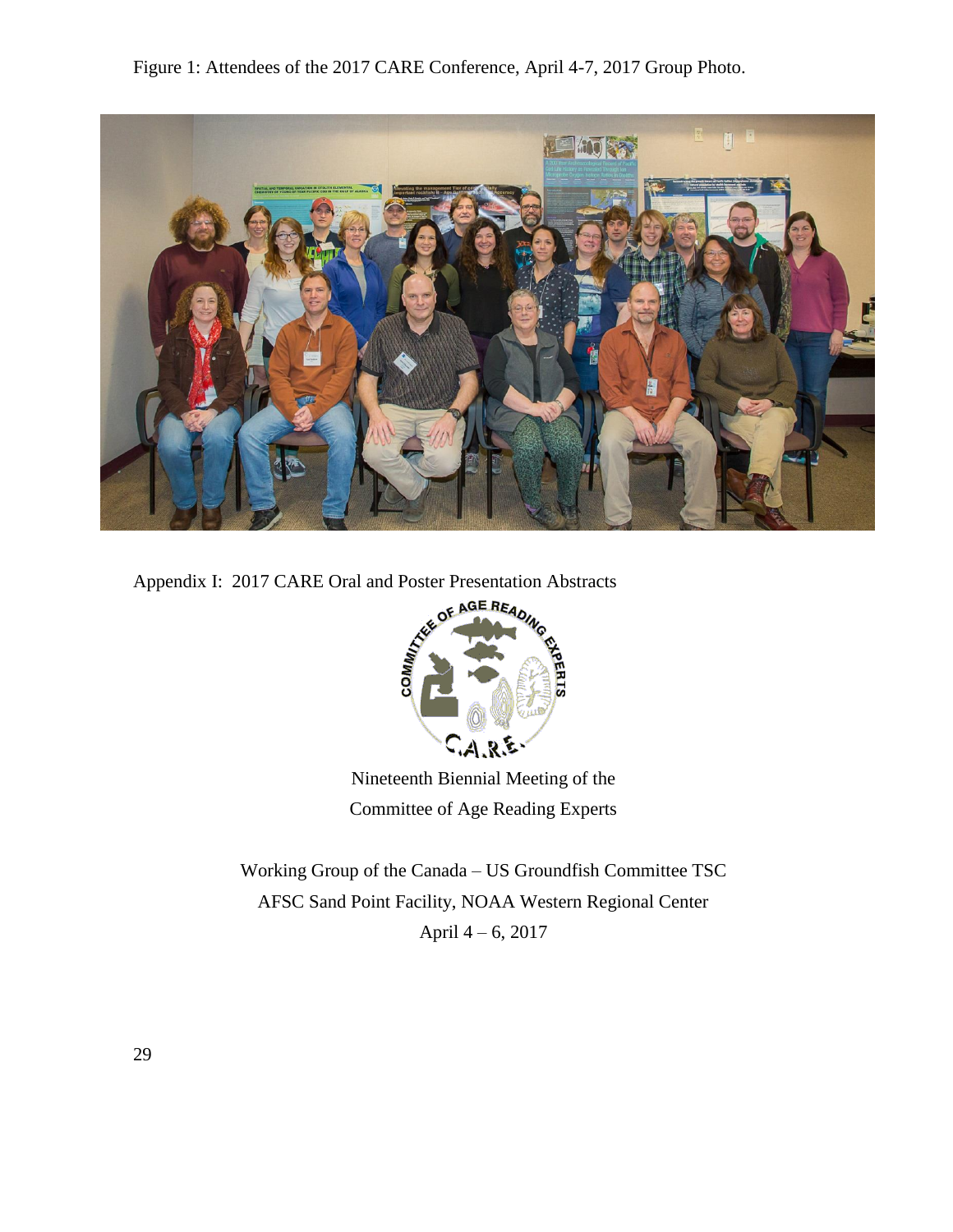## **Oral Presentations**

- A. Kevin McNeel, *Update on shortraker rockfish (Sebastes borealis) otolith analyses*. (20 min)
- B. April Rebert, *How old is that crab? Progress on an age old question.* (20min)
- C. Tom Helser Fish Tales: isotopes, trace elements and increments, and what they tell us. (45 min)

**Poster Presentations** – See abstracts for author and agency info.

- A. A 200 year archeozoological record of Pacific cod life history as revealed through Ion Microprobe oxygen isotope ratios in otoliths.
- B. Modeling Environmental Factors Affecting Assimilation of Bomb-produced  $\Delta^{14}C$  in the North Pacific Ocean: Implications for age validation studies.
- C. Age validation of Pacific cod (*Gadus macorcephalus*) using high resolution stable oxygen isotope ( $\delta^{18}$ O) signatures in otoliths.
- D. What to do when dogfish lie about their age?
- E. Bomb Dating and Age Estimates of Big Skate (*Beringraja binoculata*) and Longnose Skate (Raja rhina).
- F. Changes in Pacific cod otolith weight over time.
- G. Re-ageing of archived otoliths from the 1920s to the 1990s.
- H. Preparing baked thick sections of Pacific halibut otoliths.

Type of Presentation: Oral

**Title:** How old is that crab? Progress on an age old question

Authors and affiliation:

April Rebert<sup>1,2</sup>, Joel Webb<sup>1</sup>, Kevin McNeel<sup>1</sup>, and Gordon Kruse<sup>2</sup>

<sup>1</sup>Alaska Department of Fish and Game, Division of Commercial Fisheries, Mark, Tag and Age Laboratory, Juneau, AK 99811

<sup>2</sup>University of Alaska Fairbanks, College of Fisheries and Ocean Sciences, Juneau, Alaska 99801

Abstract:

Age information provides direct insight into rates of growth, reproduction, and survival essential to stock assessment and fishery management. Crab and shrimp have long supported vital fisheries in Alaska, but direct determination of their ages has not been possible. Structures useful for age determination (e.g. fish otoliths) are generally retained throughout the lifespan; banding patterns on these growth structures associated with seasonal growth variability are interpreted as indices of chronological age. Due to the loss of the calcified cuticle during molting, it has been presumed that age determination in crab and shrimp is impossible. However, banding patterns potentially useful for age determination were recently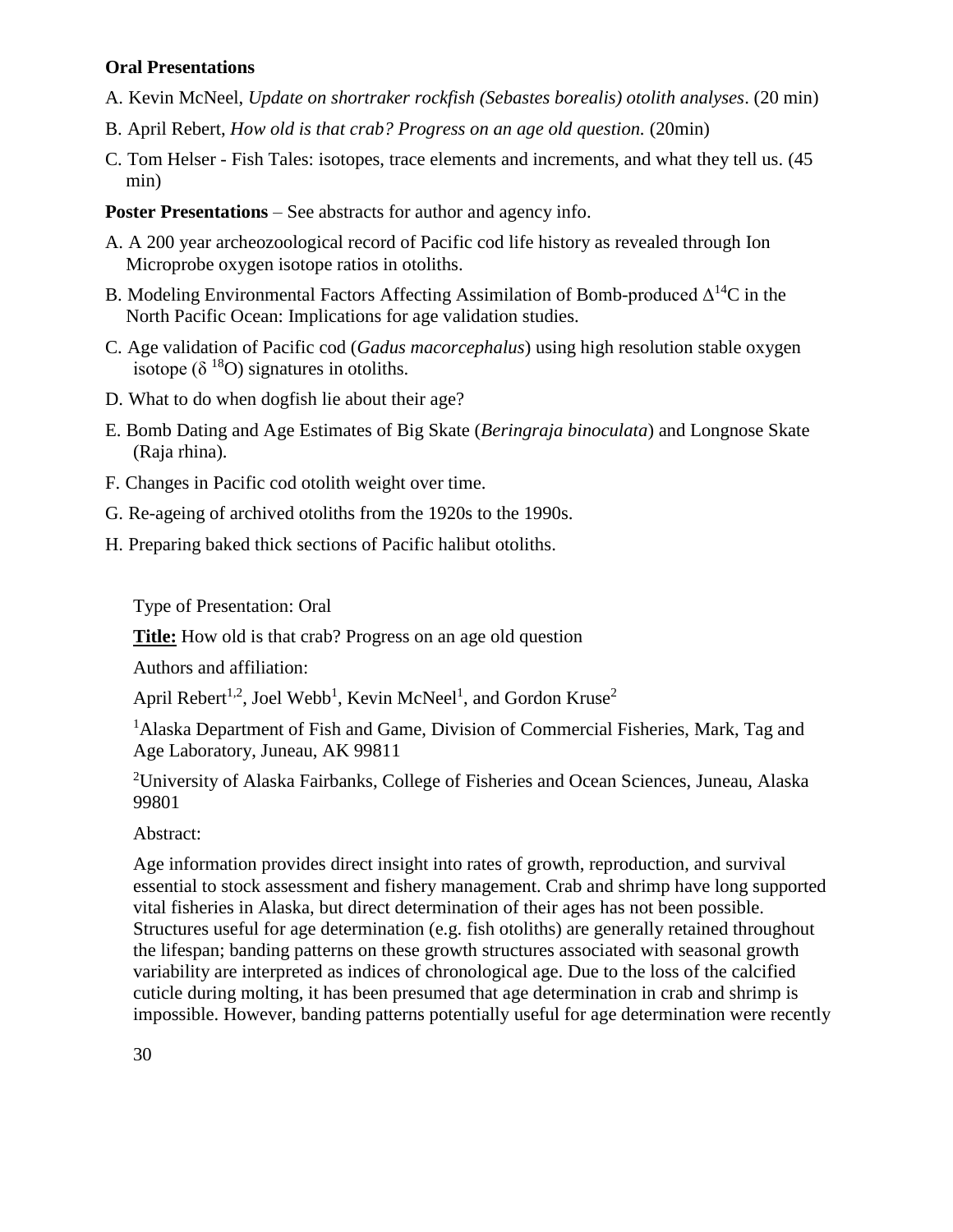identified in the gastric mill (grinding apparatus in stomachs) of snow and red king crabs and eyestalks of spot shrimp from Alaska. This study investigates whether banding patterns on these structures yield reliable indices of chronological age for crabs and shrimp by: (1) developing standardized workflows to facilitate evaluation of differences in band counts between groups of small and large individuals for each species; (2) examining whether the endocuticle layer of each structure is retained through the lifetime to describe potential band retention or formation; and (3) evaluating chemical marking methods that can be used to validate that bands form annually. Project milestones to date include: (1) production of over 2,000 thin-sections for band counts; (2) sampling of red king crab and spot shrimp before and after molting to evaluate cuticle retention; and (3) identification of calcein as an effective fluorescent marker for age validation.

Time requested: 20 min

Type of Presentation: Oral

**Title:** Update on shortraker rockfish (*Sebastes borealis*) otolith analyses

Authors and affiliation:

Kevin McNeel

Alaska Department of Fish and Game, Division of Commercial Fisheries, Mark, Tag and Age Laboratory, Juneau, AK 99811

#### Abstract:

Shortraker rockfish (*Sebastes borealis*) are a long-lived, high trophic-level fish found in the North Pacific that are caught as bycatch in longline, and trawl fisheries. Management of these fisheries is potentially constrained by limited life history and catch information for this species. Furthermore, species misidentification and limited age validation force management to use potentially conservative estimates of allowable catch. A greater understanding of species specific characteristics, current age criteria accuracy, and factors influencing productivity would provide insights helping to reduce uncertainty in stock assessments. Studies of sagittal otolith shape, chemistry, and annual increments have been used to investigate these issues. The Alaska Department of Fish and Game has a historic archive of shortraker and other rockfish otoliths and otolith measurements including otolith length, height, weight, and core <sup>14</sup>C activity. To improve life history information, I propose to (1) use available and shape measurement data to discriminate between potentially misidentified species, (2) provide a limited age criteria validation with available  ${}^{14}C$  data, and (3) develop a chronology of shortraker rockfish growth using otolith annual increment measurements to compare with climate and ecosystem trends from fish caught in Prince William Sound.

Time requested: 20 min

Poster Title: Reconstructing the growth history of Pacific halibut (*Hippoglossus stenolepis*) natural population by otolith increment analysis